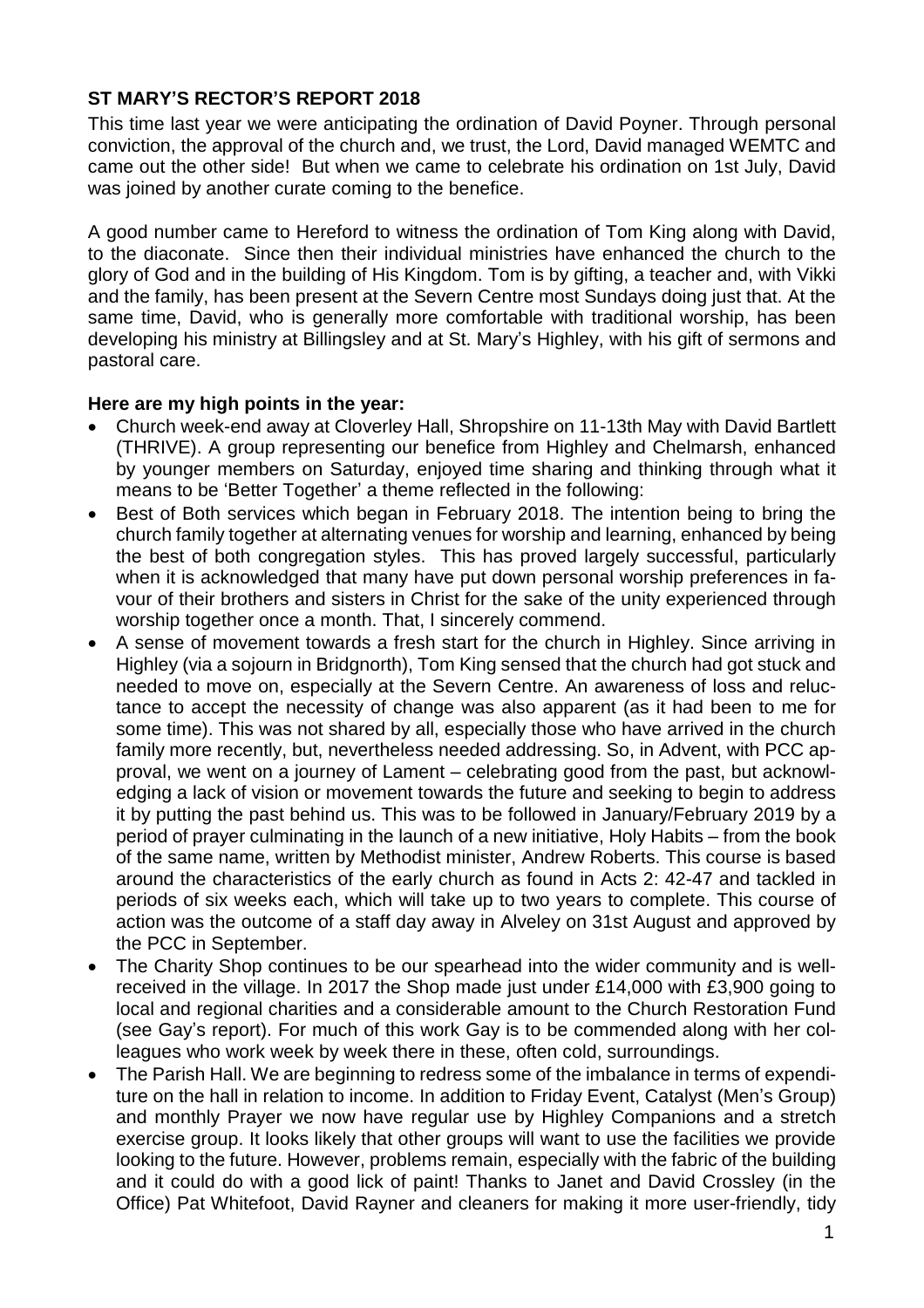and safe. Tom King is undertaking a review of the use of the Hall and its potential, seeking to further balance costs with income and more fundamentally, if it has a future.

- Farewells. The loss of respected members of God's flock here is always sad and we paid tribute to the lives of Delphine Brown, Frances Wall and Glad Rosie during the year. We also said farewell to Bill Rosie as he left to live with one of his daughters near Ross-on-Wye. However, we received a surprising and welcome bequest through Delphine's legacy, which will assist with the restoration project as well as enhance the churchyard with a Garden of Remembrance in years to come.
- Children, Youth and Family Outreach continues through Messy Church, Friday Event, Children's Sunday and now STIR, a group to inspire young people on their walk with Jesus, served by John and Louise Prockter on a Monday evening. We are grateful to them for inspiring our young people on their way. I attend Friday Event once a month and always come away encouraged, even when I go in tired! We have some good conversations and lots of fun. These gatherings form a point of welcome from the church family, especially on a cold, wet Friday night! Thanks to Chris and Mary for their vision and to all who help (see the Report). Sundays are beginning to change with plans for a broader network of children's leaders, organised by Tom and with a focus on Holy Habits as 2019 comes into view (see report). Our connection with Highley School continues to grow with Open the Book and several church members, including me, on the Governing body with Emma Lloyd as Chair.

### **Low points:**

- HELP! It is amazing what can be managed by relatively few people with a sense of commitment. However, it really needs a good number of committed people to power change and escape from 'just about managing'. Just think where we could be with another Churchwarden alongside David! I cannot sum up all that David Rayner has managed to do over this last full year as well as being in effect, Warden at Billingsley and Project Manager for the Restoration. However, the church will not function to its potential whilst he is our sole Warden and I find that sad, especially when there are people around who can play a part and share the load. What is there to fear except fear itself? God will provide and we wait in anticipation.
- At one point during the year we might have been without a Treasurer. Linda bravely took over from Val & Keith who had borne this extra weight of responsibility during the vacancy, but she soon recognised that this was a complex operation. Due to poor health she had to give up in the latter part of the year; but we thank Linda for her efforts. Mary Rayner is a competent accountant, but has resisted taking on the role in retirement as she longed for freedom to serve the church as a Reader and in pastoral care. Sadly this aspiration has been somewhat limited by the need to find a Treasurer. Mary had already been assisting Linda with the new software and, later on in the year, became, reluctantly, our new Treasurer. I am very relieved and Mary has already shown just how competent she is in this role – thanks be to God!
- Editing the Forum still takes up to 2 days of my time each month. It is time I could be doing other things. Like others I am waiting for someone to step in to relieve me of the role or, of course, the magazine just dies. I have always resisted this, partly because I actually enjoy doing it (though would enjoy it more if I had the time to do it well), but also because there are some 350 people a month who appreciate it – especially older people who would not access anything like this on a laptop/computer. There are still months when it is difficult to complete in time.
- Severn Centre Worship. At our first Best of Both service in 2018 I commissioned a team of worship leader and preachers: Stewart & Shirley Page, Mark & Amy Williams and Angie Forster. The intention was that they would spearhead the future of this service until I was in a position to assist properly when not taking Communion services round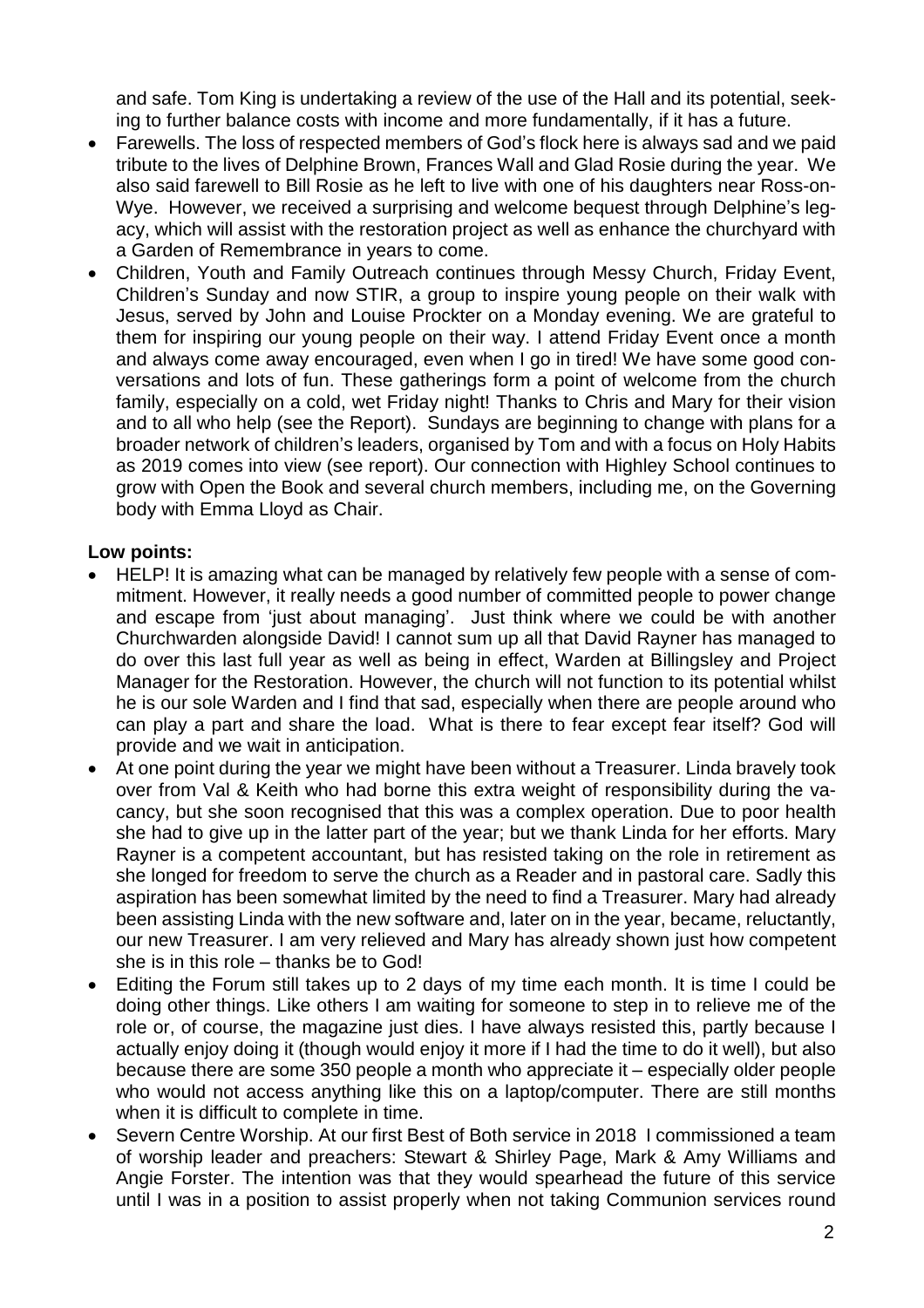the benefice. You will know the demands and struggles each of these people have had to contend with over the year and it was with some sadness that this team was disbanded towards the end of the year; though not before they had contributed together to the life and worship at the Centre, elements of which continue. Tom King has taken up some of the responsibilities along with children's work and I truly believe that there is scope for further development as we look to the future, whether that be at the Severn centre or back in the Parish Church.

- Restoration. It has been said that we ought to give up St. Mary's and allow the building to deteriorate whilst we worship elsewhere. The fact is that I have a legal obligation for its welfare as a Grade 2\* listed building which is shared with the PCC (Trustees); 900 years of the history of Christian worship is wrapped up in it. The pots of money for places like these are drying up rapidly and applications are outstripping fulfilment many times over. Thanks to the generous bequest (see earlier comment) and shop money in addition to donations, there is real hope that work on the tower can begin this summer and heating may be in place by next winter (see Restoration report).
- The Churchyard continues to make demands on time and energy. In March the Consistory Court took place and, eventually, we learnt that permission to Reserve a plot had been granted to the petitioner by the Chancellor. That is not what we wanted, but we took it with grace. There is a sting in the tail however in that permission has to be applied for again in six years! David R and I continue to press the Council for movement forward in provision of an extension to the churchyard. The PCC did agree that we would manage this if the Council paid for the land and access, continuing to share the cost of maintenance with us. We are grateful to RJM, the contractors who took over the maintenance of the churchyard from HALO mid-year. They are doing a good job, though we still get complaints about dog mess!

2018 has been a year of transition. In order to steer a large ship from harbour on its journey across the sea, a Captain needs to allow a lot of space for change in direction; up to half a mile is not unusual. It has taken me three years to begin to see something of the way ahead here and I know full well that to change direction requires a shared vision and sense of unity. It also requires a team and with our new curates, Readers/PTO and Val & Keith back in action, I'm hoping we can achieve real progress in 2019. I'm grateful to them all for the important part they play in the life of St. Mary's along with many unspoken heroes who do so many of the little and big jobs that help keep us true to our calling. For example: safeguarding, Gill Rees; Health & Safety, Richard Thomas; Flowers and food, Bev, Jacky, Lin and Gay along with cleaning the church with others. Then there are the musicians, sound and projection people; provision of Notice sheets, etc. We can now also anticipate a brand new web site produced by Stewart Page and we give thanks for our Pastoral Care Team and Coffee Morning crowd organised ably by Yvonne. There is also much quiet work for which no-one is thanked – thank you all so much!

I close with my appreciation of all who recently provided feedback (at my request) for my ministry as part of my year 3 Ministry Development Review. Thanks to you I'm still here!

'If anyone is in Christ he is a new creation. The old has passed away, behold the new has come!' (2 Co. 5:17, RSV).

Yours in His service, **Mike**

### **ST MARY'S CHURCH HIGHLEY CURATE REPORT 2018**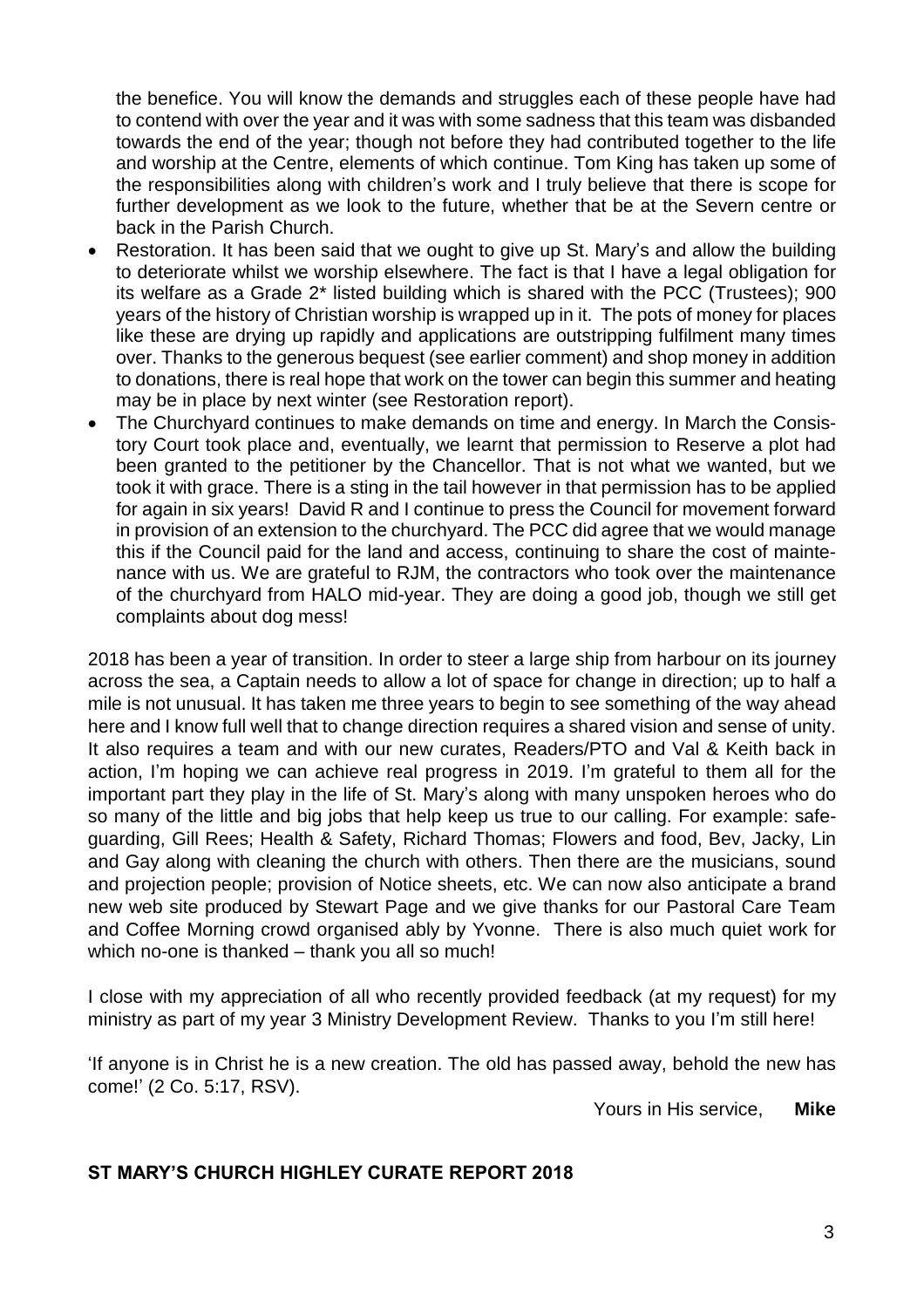Since our arrival in June, we have felt very welcomed here in the Severn Valley Benefice, particularly in Highley, where we have spent most of our time. Thank you to all those who have helped us along the way. The sense of God's providence for our move from Durham, first to Bridgnorth, and then to Highley, has been in great measure down to the kindness and generosity people here have shown to us. The children have settled very easily and well into several good friendships and into the school. They are enjoying their time here already in a way that they did not in Durham.

Since moving to Highley in November it has certainly been easier for me to get stuck into the things of the church – ministries and meeting with people. Life has already thrown up many challenges for people in the church since we arrived and it has been good to have walked alongside you in these. Also, it is clear to me that God desires good things for the church, and the community of Highley through the church. There is a definite sense of this being a moment in time when we can participate with him to see his blessings touching many people in the village through the Gospel.

# **Tom King**

### **ST MARY'S ASSOCIATE MINISTER'S REPORT 2018**

Last year my prayer for the church in Highley and indeed the whole Benefice, was that we, as a church, learn to be the people of God that we are called to be – looking to create healthy, Christ-like relationships within ourselves as individuals and together as the church family; looking upwards to God to grow in relationship with Him and to hear Him more clearly; looking outwards with a vision to live 24/7 lives as Christians in our community.

I believe we have begun to do just that during this year, despite the usual amount of difficulties and set-backs in visible and practical things – such as the trials and difficulties in the Restoration project for St Mary's Church building. As spirit-filled, faith-living people, we know that the enemy will always attempt to divert and distract us. We have to get better at spotting when he is doing that and focus our attention of where God is leading.

I also spoke of how my role of as Associate Minister can be seen in many different shapes and sizes. When I was ordained, I was very much a Minister in Secular Employment – which meant that although I worked in the parish, particularly with regard to preaching and service leading and occasional offices (weddings, baptisms and funerals), the other focus of my ministry was at Willowdene Drug Rehabilitation Centre, where I taught basic life skills to those who had been stuck in a cycle of addiction and crime. Many of you will remember the successful Alpha course, which several of the men attended and Sunday mornings when they would appear with me at church, wherever I was taking a service.

Those were exciting days indeed. We do well to remember them and thank God for what he was doing. But we can't live in the past. Over the last year we, as a church, have been learning to let go of the past, however wonderful it was, and to look forward to see what God is doing now.

Letting go isn't always easy, as we tend to remember only the 'good old days'. We look through rose-tinted glasses and forget the hard stuff. But God is good. We have been greatly blessed by having not one, but two new curates since July 2018. David Poyner is our 'home-grown' SSM and, with just 5 weeks notice, we heard that we were to be joined by Rev'd Tom King as a stipendiary curate. God is indeed doing a new thing.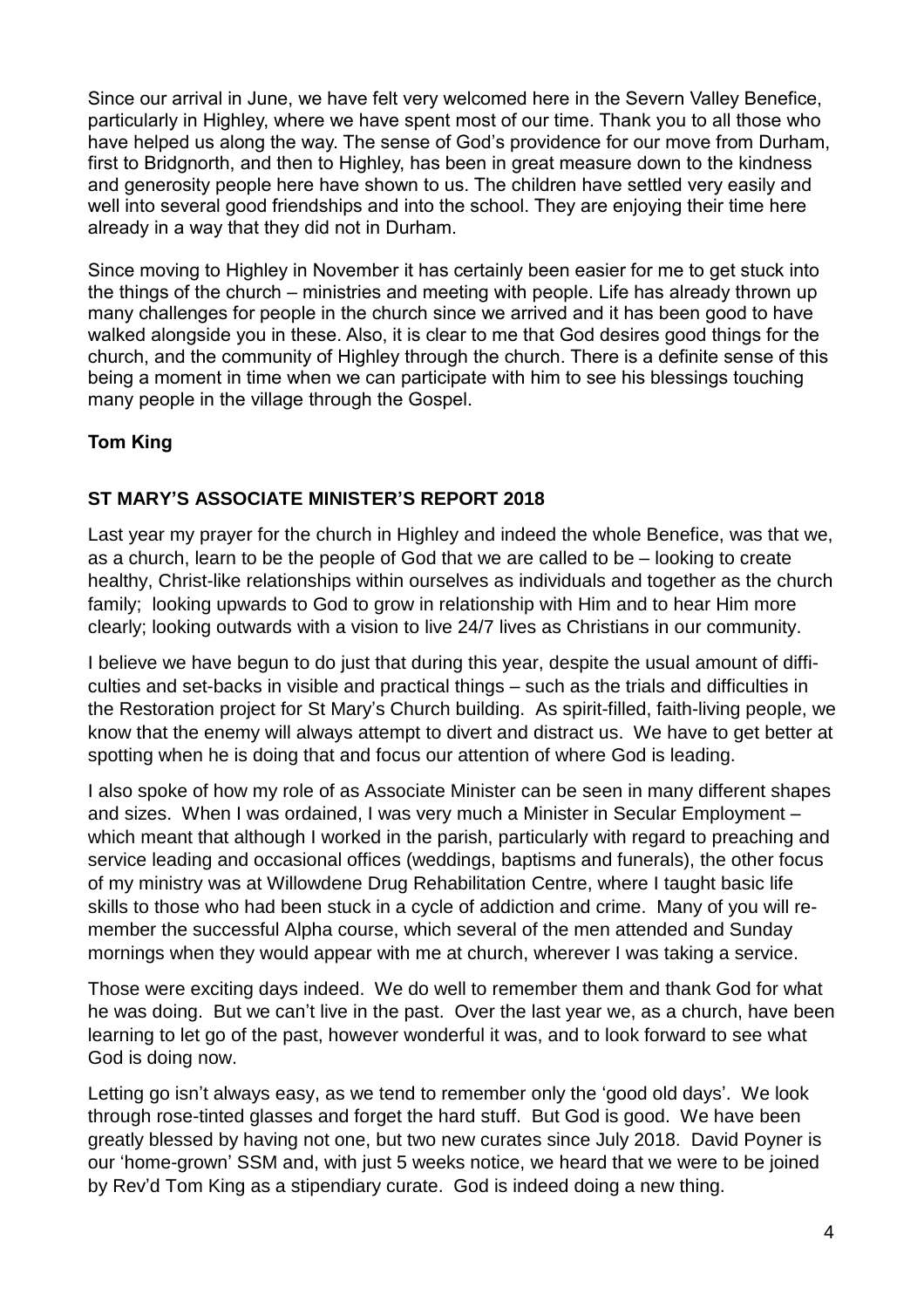Isaiah 43:18-19 Forget the former things; do not dwell on the past. See I am doing a new thing! Now it springs up; do you not perceive it? I am making a way in the wilderness and streams in the wasteland.

Both our new curates have been involved in the new way forward. God went before us and prepared a way that we had no idea He was doing. Since his ordination, David has been working hard in Billingsley. He has been tasked with finding out if there are any seeds of hope that Billingsley could thrive again as a parish, having lost almost its entire PCC and congregation overnight, through people moving away. He has bravely trodden where few have gone before and knocked on every door in the village, offering prayer and reminding people that the Church is there for them. On Remembrance Sunday, he took a wooden cross and had a pop-up service on the green outside Lincoln Fields. It takes courage to step into the unknown and we commend him for that and all the other ways he has sought to engage the folk of Billingsley and Glazeley, through his gifts and interest in the area and its history. We hope that his work will continue to bear fruit.

Despite having to commute from Bridgnorth for quite a few months, due to difficulties in moving into the curate's house, Tom has quickly settled into the parish and taken on the remit of assisting the growth and development of the children's work at the Severn Centre, amongst many other day-to-day tasks in the life of a newly ordained curate.

Curacy is a learning experience, but Tom brings with him and astute eye for the here and now. He quickly identified the feelings of loss and unfulfilled expectations which many were still holding on to, from the situation we have found ourselves in over the past years. To this end, he led us in an Advent series, focussed on the biblical act of Lament. We were encouraged to call out to God and acknowledge those feelings, to allow God to bring healing where it was needed and to set us free to look to the future, knowing that God knows and understands all things and that He alone is judge.

We have built on that in the first few months of 2019 and are looking forward to further biblical teaching as we come to the end of a time of intentional prayer and commence a 2 year commitment to the Holy Habits discipleship course.

For myself there is also change, as my contract with the Diocese came to an end in December 2018. As I said at the beginning, the role of a non-stipendiary minister is diverse and can be interpreted both in relation to personal gifts and interests, not to mention God's call and direction. As I ended my diocesan role in December, people were naturally asking 'what next?' My answer was 'whatever God calls me to do'.

This is not a get-out clause, it's something we should all be asking of ourselves individually and as a church family/body.

- What is God asking of me /us as a church? Do I/we need to change and if so, how?
- What gifts/skills has he given me that I can use?
- What is God saying to me/us to do or be in this moment, today?

Our prayer could well be one, which became well known through the 12 steps programme for Alcoholics Anonymous.

God grant me the serenity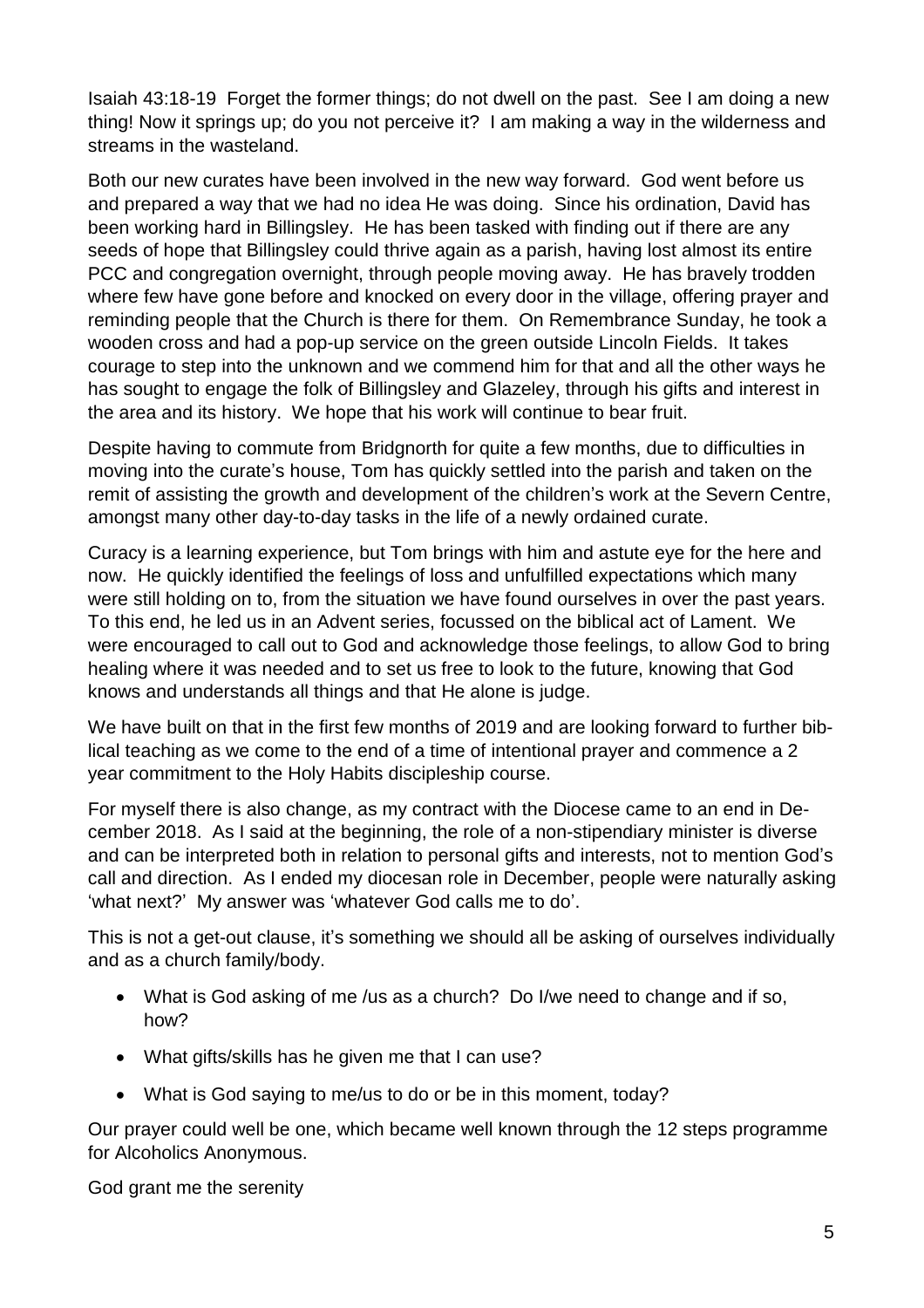To accept the things I cannot change Courage to change the things I can And wisdom to know the difference

My prayer this year is that we shall all know God's peace, courage and wisdom, as we move ahead into the future and the unknown, confident that God is surely doing 'a new thing'.

Send us out, in the power of Your Holy Spirit, to live and work to Your praise and glory, Amen

# **Revd Val Smith**

# **ST MARY'S ASSOCIATE MINISTER REPORT 2018**

My working agreement is that, as a self-supporting minister I will spend one day and one evening in the benefice. Since ordination, most of my activities have been outside of Highley, particularly in Billingsley. I have conducted one 9.30 service and preached at one of the united summer services at the Severn Centre. I have attended meetings of the pastoral affairs committee and the PCC, contributing to the discussions where appropriate and have occasionally been to coffee mornings. When I am not officiating, I attend the 9.30 service at Highley as a member of the congregation.

I have no formal role as an ordained minister in my place of work, which in any case has a number of Christian chaplains. However, I do have an informal, pastoral role, with both students and staff. I have attended a number of scientific meetings wearing my clerical collar, as a visible sign of God's presence. This has led to some interesting conversations, where individuals have been able to discuss their faith with me.

I would like to thank all members of St Mary's, Highley for their support, particularly their prayers, since my ordination.

### **David Poyner**

### **ST MARY'S SECRETARY REPORT 2018**

St Mary's continues to move forwards with exciting new developments in the children's work, release of the holy habits home groups and our two new curates Tom King and David Poyner. I feel God is laying down our solid foundations in him ready for the new season ahead of us. I pray that in 2019 we all can just have a glimpse of what we can do through christ and what he can do through us, so we can release our full potential through him.

Challenges with the church building and parish hall remain as well as the desperate need for another church warden and a treasurer as Mary and David Rayner hold the forte. There does appear to be a positive increase of the use of the parish hall by the village and church and hopefully this will continue. We also plan for some positive steps forward to be made on the church building work in 2019. **Jane Macnaughton**

### **ST MARY'S CHURCH WARDEN REPORT 2018**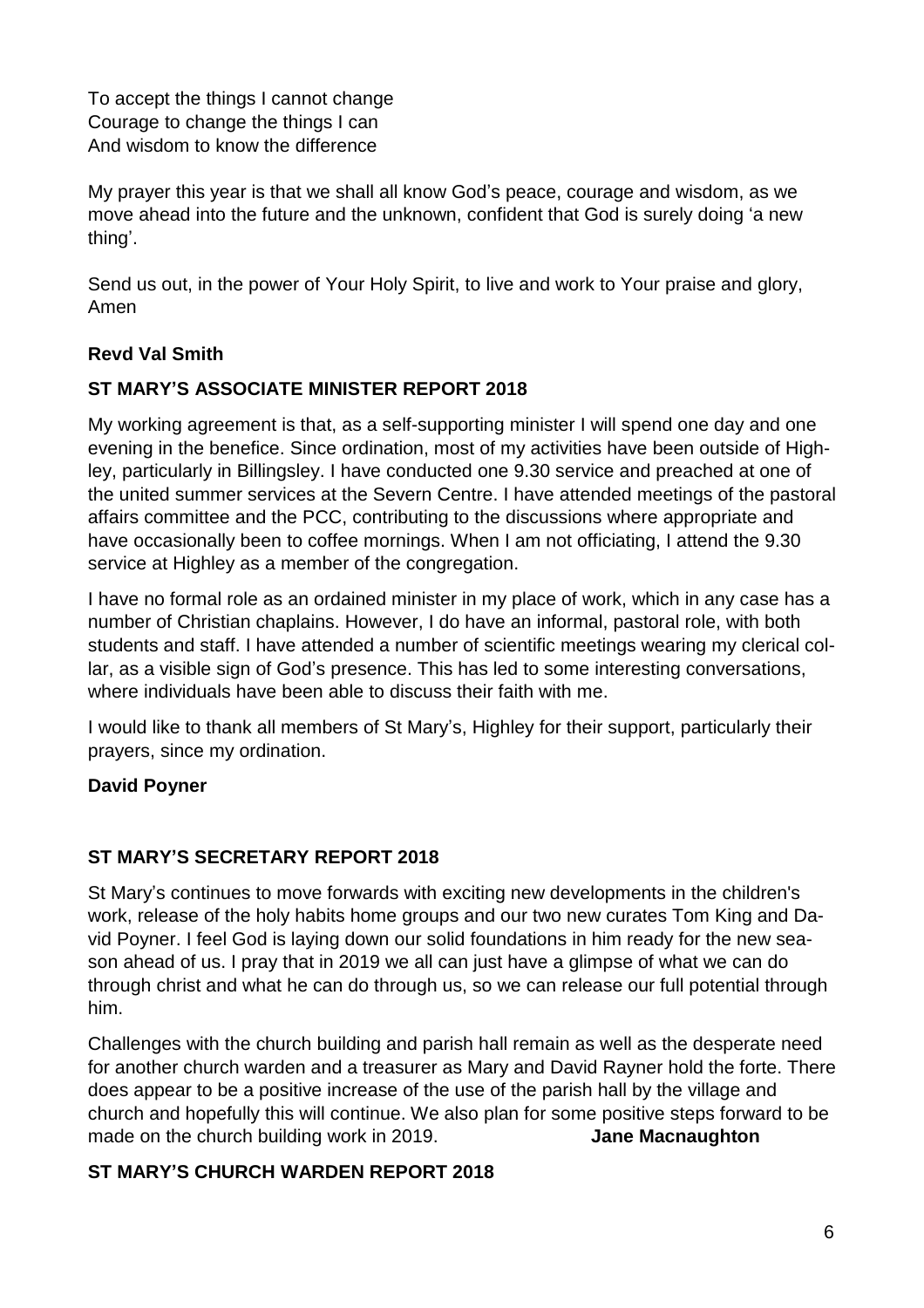I continue to be surprised at the number of rotas there are that keep things working; many thanks to those drawing up the rotas and those serving on them. Without you very little could happen. But this is only part of our amazingly complex organisation that includes the music group, children's activities, setting up for and running services, home group leaders, those running Alpha, and the organisers, helpers and donors at the various events, shared meals and many others. At the same time I am concerned at the workload on the clergy team and on myself that could be shared if more people were willing to volunteer and commit to doing things. We really need a second churchwarden; and a hall management group to look after the hall, to manage bookings and maintenance and to report to the PCC. With two curates to look after the load on Mike has increased rather than decreased at this stage in their training. Please think and pray about whether there are areas that you could take on; whether you have any knowledge that is not being used etc. and talk to either myself or Mike.

I would also like to thank those who help in the shop, this provides an important resource and form of outreach in the village; those who provide outreach through the pastoral care team and in other ways.

The joint Severn Centre/St Mary's series on "Heroes of the 20th Century" over the summer school holidays was very well received, and gave an opportunity for the two congregations to worship together. In addition the first Sunday of the month joint "best of both" service has generally been well received but has yet to develop a real character of its own, and may have suffered from being over busy making many of the service quite long.

I remain frustrated that we have not been able to progress the restoration of St Mary's, and that progress with heating has been very slow as this is an unfortunate distraction from the work of the church in the community, but this is covered further in the restoration report. I hope that in 2019 we will be able to make a significant jump forward with work both on the tower and internally including heating.

**David Rayner,** Sole Churchwarden

# **ST MARY'S FABRIC REPORT 2018**

There have been no changes to the fabric of the building since the last report. At the time of writing due to the absence of a second Churchwarden it has been impossible to check the inventory. We continue to use the portable radiant heaters together with a gas space heater in the absence of permanent heating.

For the first part of the mowing season the churchyard was maintained by HALO/Severn Centre with costs shared between ourselves and the Parish Council. They performed so badly that the work was re-tendered and RJM Contracts took over from July and performed very well.

The Parish Hall continues to be a very useful resource to the church as the parish office, for meetings, Alpha, meals, the Friday Event etc. A low level of lettings provides some assistance with running costs. The hall is generally looking rather tired and could benefit from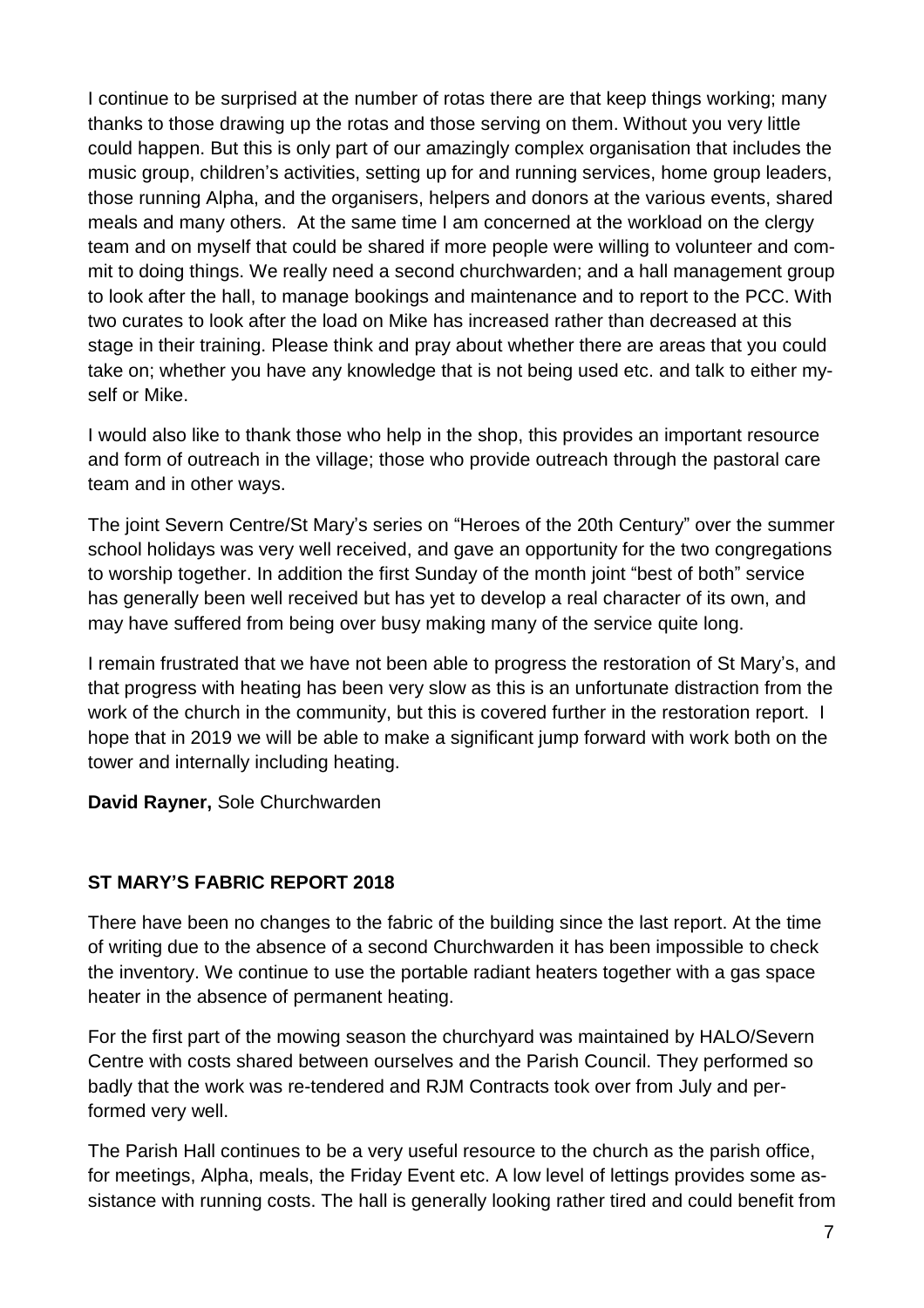some decoration, some cleaning of chairs and recovering of others to make it more attractive to users. For 2019 Tom King has been tasked with looking at the maintenance needs and how to finance them.

We continue to be grateful for the use of the premises for the Charity Shop, though we are aware that the owner is seeking to sell the site. Work is ongoing to identify alternative premises in which to continue this important work.

Maintenance around the church has been limited to general checks and replacement of failed bulbs etc.

I would like to thank everyone that has helped around the church and churchyard including those who clean, prepare for services, and who lock and unlock every day.

**David Rayner**, Churchwarden

# **ST MARY'S RESTORATION GROUP REPORT 2017**

Despite the ongoing efforts of the PCC and two failed applications for Heritage Lottery Fund assistance we have still been unable to start the repairs listed as urgent in the 2014 Quinquennial Inspection (and we are due another in 2019).

In January it was agreed that a bid be made to the HLF "Our Heritage" scheme to include all the work on the tower including some historical investigation and recording. If successful this would allow us to complete all the high level work that requires the expense of scaffolding circa £100k plus VAT of work. The disadvantage of this scheme is that we have to have all design and preparation work completed before applying including obtaining the faculty. This was progressed and application for the Faculty will be made in early January 2019 for work on the tower and porch.

Towards the end of the year the PCC received a substantial bequest for spending "on the fabric of the church or churchyard in accordance with proposals approved by Keith Smith". It is hoped that some of this bequest will allow the work to be completed without recourse to the Lottery, but a decision is awaited.

We would aim to do the other essential work as a series of smaller projects approaching other grant bodies for specific elements such as the glass, the porch stonework, the French drain etc.

We were also lucky enough to receive a donation of £30k towards the heating. Having obtained costed options it was agreed that we should go for a gas fired radiator system and the information passed to the architect to draw up the detailed specification, obtain a faculty, and tender. This was progressed and application for the Faculty will be made in early January 2019.

Fundraising has been difficult as rejections dampen enthusiasm. We continue to be grateful for donations from the shop. We hope that by making a significant step forward we can invigorate efforts, especially if we can look to fundraise for small project elements with short-term deadlines.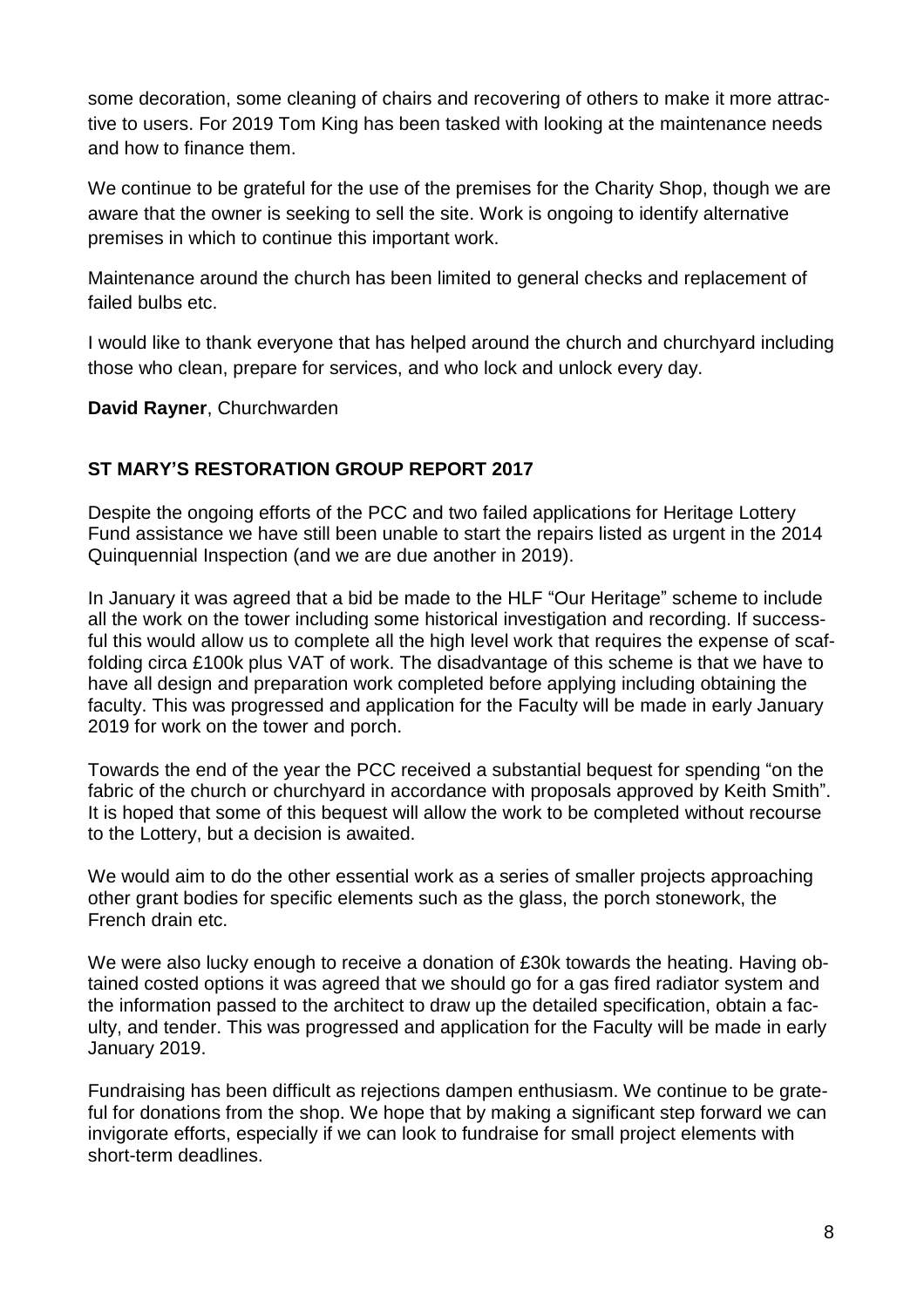In January the Garfield Weston Trust announced a new Anniversary fund, and amongst the things they wish to target are toilets and kitchen facilities in churches. The Restoration Group and PCC agreed that we should make a bid for funds. As with the new HLF fund, all specifications and permissions had to be in place before application, some £3.5k of Architects fees. Unfortunately the fund was oversubscribed by a factor of over 40x and we were unsuccessful. We do however hold a valid faculty valid initially for 18 months, should funds become available.

Communication has been limited to articles in the Forum.

**David Rayner,** Restoration Group Chair and Churchwarden

# **ST MARY'S ALLSORTS REPORT 2018**

It has been another great year for Allsorts with inspirational speakers and lots of fun. The membership is on the rise, we now have in excesses of thirty.

In April Elaine Moore talked about the work of Co/Co (community care), in May the ladies from 'Open the Book' came and demonstrated the wonderful work they do in schools bringing the Bible to life.

We had our Annual day out in June spending some uplifting time at Oak Farm in Ditton Priors, which is a working farm sponsored by the Council, The Farm is run for the use of Adults with learning disabilities. The service users really enjoyed showing us around and they are very proud of what they do. We then moved on to Ruthal Manor Gardens which is the home of Mr and Mrs Linda Clark. We had a delicious afternoon tea and also time to have a leisurely stroll around the beautifully manicured gardens.

During the rest of the year we enjoyed handbag making, an Indian Cookery demonstration and we also welcomed Mervyn Smith who gave us a very interesting talk all about his sponsored fundraising trip to the Artic Circle. And finally, in November Alison Wakeman gave us a talk on the old British tradition of Bee Keeping.

Unfortunately, our Christmas Dinner had to be postponed until February. In place of our Christmas Dinner we had a games night. We always have great fun at Allsorts and we look forward to the next twelve months.

# **Lin Evans**

### **ST MARY'S EAGLE'S NEST REPORT 2018**

This is a ladies group which meets on Wednesday during term time from 10:30-13:00. We start with a chat and coffee (until most of us have arrived) and then sing along using worship CD's. We pray for the needs of each other and the wider church family and then spend time reading scripture with the help of bible notes. This year we have used a booklet 'Discovering God in our everyday life' and an advent one 'A strange Christmas' which we still haven't finished! We never seem to cover the whole topic in one session, but we do have some very good discussion which hopefully gives us a good outlook on living our christian lives.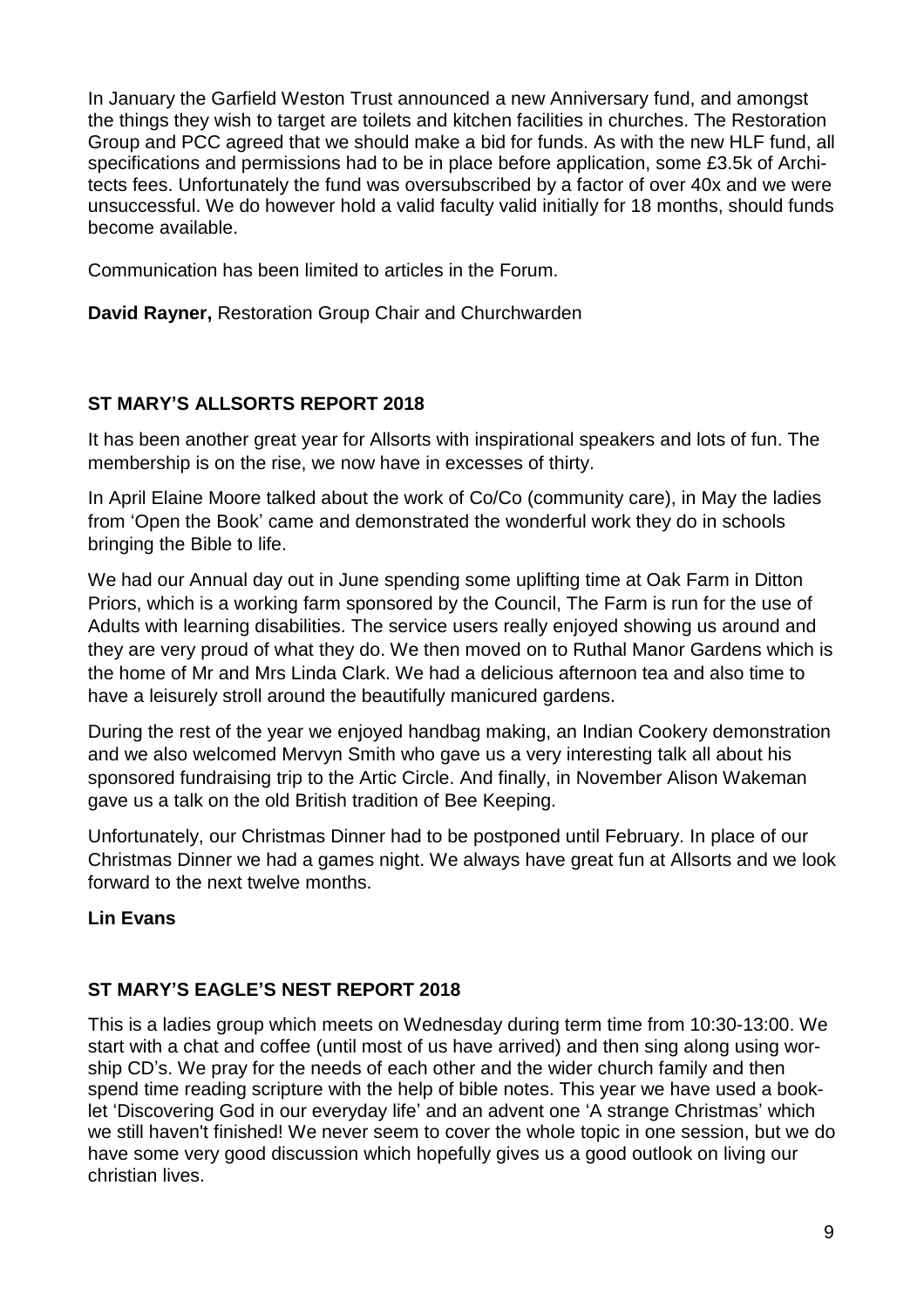#### **Liz Smith**

### **ST MARY'S CHARITY SHOP REPORT 2018**

Firstly, we must thank all our volunteers, who week by week give their time and effort into making our charity shop the success that it is. Most of these people are church members and we have a few new ladies who help out as well as the regulars, particularly Chris Edwards who steps in to 'fill a gap' on a frequent basis. We must say a big 'thank you' to Roy Adlington who has turned up every Monday to help put out the bags of surplus textiles for the Oxfam van to collect. We also need to thank Alastair for repairing the window cill at the front of the building.

It seems that Bob and Mabel Cowley are not able to sell their premises at the moment, but we are still cogniscent of the need to find somewhere else if our shop is to continue, beyond any sale. Our vision for the future is to have somewhere with more room and space for a small area for serving tea and biscuits for our customers, with maybe someone from the church community on hand to talk through their many concerns and problems. Our current premises are not ideal in that there is no water supply or toilet facilities and we appear to have a leak in the corner of the roof. However, a very kind person by the name of Stuart came into the shop and asked if we'd like the outside painted for nothing in his spare time. We readily accepted after clearing it with the Cowleys and the shop is beginning to look nicely spruced up!

The facility is an enormous benefit to the church and people of the village alike, many of whom rely on us for clothing their families and is certainly a great outreach in that many interesting and sometimes quite profound conversations are held (when time permits). Indeed, many villagers have taken ownership of it and will gladly give their opinions!

We are often offered good electrical items and in order to take advantage of this, so are looking for someone who is able to PAT test.

At the beginning of the year our staff had a well-earned rest to recuperate from the busy lead-up to Christmas, including running a stall at the village lights switch on, which raised additional funds. During the year, we held two rummage sales of merchandise we needed to clear. These were a success in that many villagers looked in and shared tea and cake, but not so good for selling, which resulted in trips to the tip! We also ran a stall of bric a brac at the village fete day, where we would have raised a considerable amount, had it not been for a freak wind which blew our tent over and a lot of our takings with it! Yet again we held our Christmas stall at the lights switch on and had a prime spot. We raised a large amount from this and are again very grateful for the team who gave up their time to man it. We ended the year on a high with a 'thank you' dinner at the Bulls Head which all agreed was very enjoyable.

During the year we raised almost £14,000.00 of which £9,723.00 is going towards the refurbishment of the church building with additionally many local, regional and international charities benefitting by almost £4,000.00; a board showing the monthly amounts is displayed in the shop window in which the villagers are very interested and sometimes give extra for a particular charity. In addition, elderly pensioners often pop into the shop with a bag of small change which they've saved for the 'tower'. We are very grateful to our customers for their support in both donating and purchasing.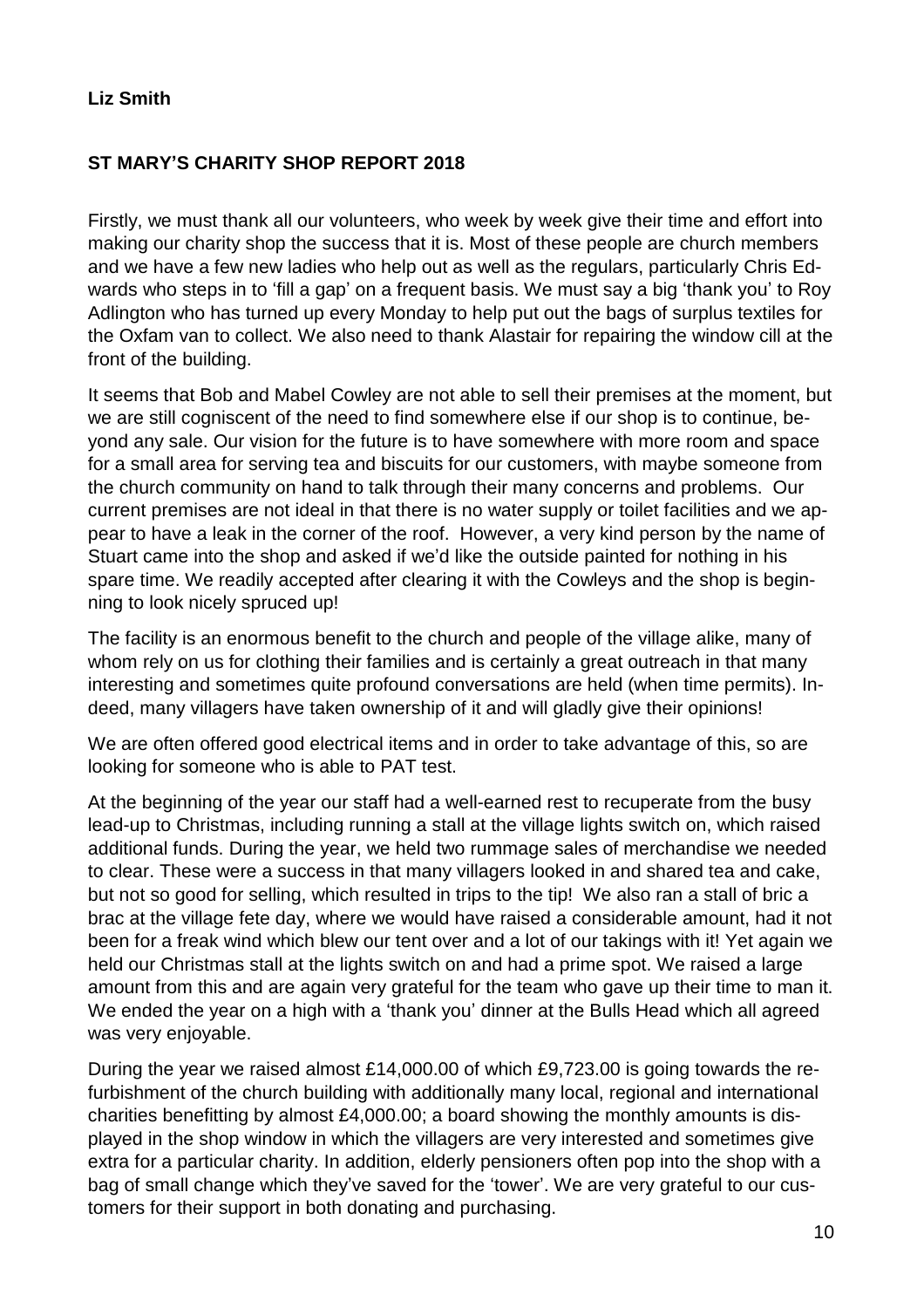We feel truly humbled by God's 'perfect provision' and look forward to what he holds for us in the future.

**Gay Lilley**

# **Catalyst Men's Group**



The Men's Group, known as Catalyst, met every third Saturday in the Parish Hall for a full English breakfast, a time of fellowship and a talk. We had a number of visiting speakers, including Keith Bowley from the Bridgnorth Filling Station, Alan Vincent from Chorley Chapel, Roger Littleover from Willowdene, Adam Bhardwaj and his father who run a multi ethnic church and social centre in Bilston and Paul Rylance among others.

We didn't get the opportunity to go out this year, but despite that, it was a year of strengthening relationships and personal growth. We were also fortunate enough to see a couple of visitors come from outside of the church and we hope this trend will continue. On average we had twelve men attend, although we have had as many as eighteen men and we have been privileged to have some of our young people both from Friday Event and church attend.

In January this year we trialled a continental breakfast instead of a full English, and it was received well, so this may become a feature of the mornings.

None of this would have been possible without the dedication of Gay Lilley and Shirley Page who get up at 6:00am ready to cook the breakfast and have it on the plates at 8:05am. They work quietly in the kitchen, cooking and washing up because not only do they enjoy it, but they see it as part of their service of God's family. A wonderful example to us all.

# **Stewart Page**

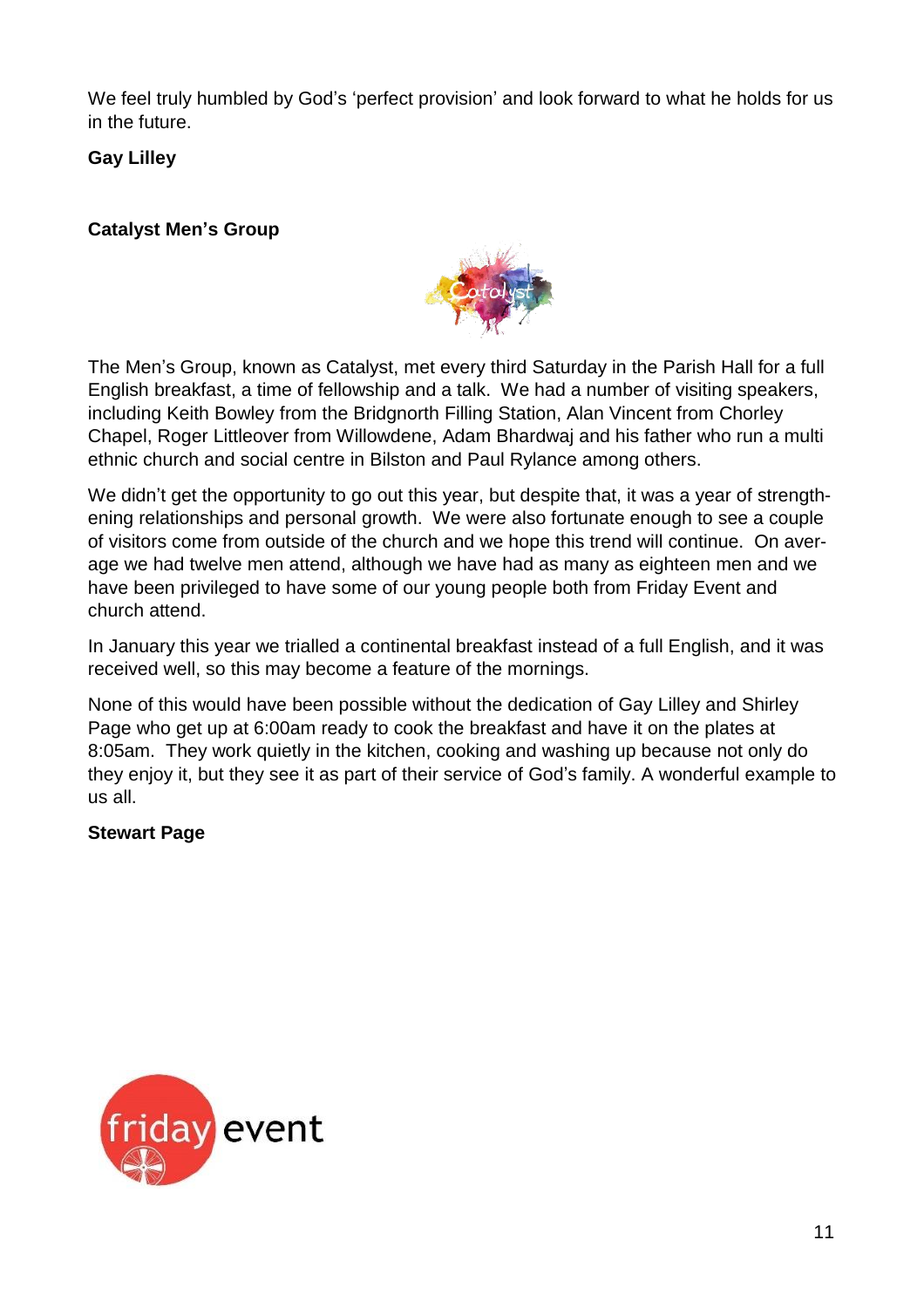# **The Friday event report**

The last 12 months have once again been a continual blessing to us as St. Mary's, with the committee being focussed on the vision to bring the gospel to the young people of Highley through a fun, safe environment which allows growth both from those coming and those who are leading.

I have seen such encouragement in the last year, that I know God will continue to bless us, as long as we continue to seek him and listen.

In terms of numbers who attend, we are currently looking at an average of 18-22 each week, this however is completely irrelevant as we are looking to form meaningful relationships with each person who walks through the door on a Friday evening. Building relationships is impossible if we are unable to open, so I would like to thank all of those who volunteer 2 hours of their Friday's to help to honour and value the young people of our village.

# **Vision:**

Our vision continues to be that we grow, with St. Mary's Church, in relationship with our group of young people and with the way in which we get the Gospel of Jesus is communicated to the youth of the village.

### **Volunteers / Young leaders:**

I am very please to say that our core team of volunteers has continued to be very healthy in number, where some have needed to drop out others have always stepped in to fill their space, offering different valuable skills to be able to function smoothly on a weekly basis.

Our group of young volunteers has grown massively, as we look to increase their confidence and skills in leadership. We now have 8 young people who have made a choice to offer their time and skills to help us on a Friday evening. They have been so enthusiastic and are always willing to help out whether that be to run a competition or make toast, wash up or run the tuck shop. It is now great that we have young leaders at differing levels of their volunteering, essentially, we are now at a point of leaders growing leaders… the basis of discipleship – this I think is very exciting!

We had three young people take part in the BYSP Young Volunteers Programme in October and we are looking for the rest to attend another session that will be put on in the near future.

# **Spiritual Content:**

In July of 2018 Mary lead a trip to 'Spree West Midlands'. Along with Mary Nelson, 3 Friday Eventers embarked on a great weekend exploring faith, God and the Gospel in new ways. Mainly through a rapper (Jozzy) and dance group (Stance), who shared their stories with the groups and made 'being a Christian' cool.

It gave us the opportunity work in a small group and get to know each other, what God means to each of us and how he works in our lives each day.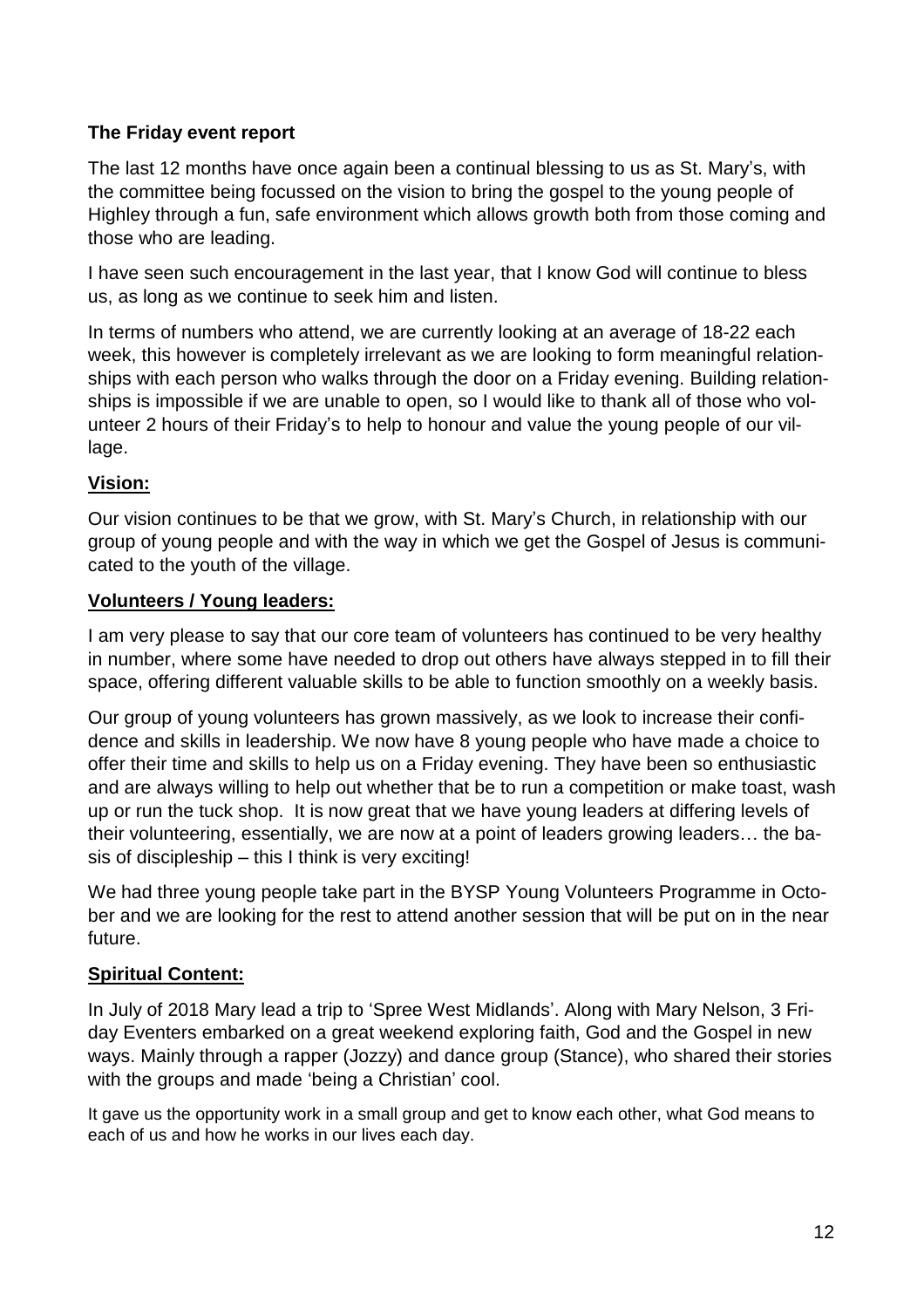We are looking ahead to the next Spree trip in July 2019, looking to take as many young people as possible and are really encouraging them to go to get an experience of God that we can bring back and grow in our environment of the Friday Event.

#### **Activities:**

This year we have produced an extensive activities programme for our young people, allowing them to know what is coming up within the term time of us being open. We have used all of the resources that we have in order to provide something a little different to the normal pool, table tennis and games console that are on offer every week.

We have some great leaders who produce some excellent craft ideas, that the young people really enjoy, increasing their culinary skills with our cooks and there is usually a 9 o'clock challenge of some sort for those who like to stretch their brain a little at the end of the week.

We have had the privilege of taking 17 of our group to the Pioneer Centre in December where we had an amazing amount of fun, in the freezing cold, zooming around the high wire course, flying down the zip wire and bouncing on the huge inflatables. All of this and then washed down with a fabulous 'all the trimmings' Christmas Dinner.

#### **Finances:**

We have very rarely asked the PCC for funding, however, please pray that God will provide plentifully as we continue to seek His will with the young people of the village – 2018 report.

Prayers Answered!! – we must give thanks to God for all that he has provided for us this year… it has been plentiful.

I am pleased, again, to report that the Friday Event is in a very healthy position and has continued to be in a place where we can look to the future and plan some big things, through mission and also for a whole lot of fun.

With zero funding from the Local Joints Committee this year it has been wonderful to see us be in the financial state that we are in. Never have we had to be looking over our shoulder or gone without what we need. This is in part to our wonderful treasurer, however a huge contributor to our success is the St. Mary's Shop funding that we received, so a massive thank you to the shop, their volunteers and also all of those who use the shop.

Being in the position that we are, means that we have been able to bless some of our wonderful young people by subsidising some of the cost to the Pioneer Centre. The Committee will be looking to use their finances to bless as much as we are able to in a variety of ways.

#### **In summary:**

"Give, and it will be given to you. A good measure, pressed down, shaken together and running over, will be poured into your lap. For with the measure you use, it will be measured to you."

In time In prayer In gifts In finances

Are we ready to give all that we can for the young people of this place? I am very excited at the enthusiasm they are showing for everything that we are offering. Now is the time for us to shine, bright and on a hill, visibly different to the world and ready to answer the questions they are burning to ask.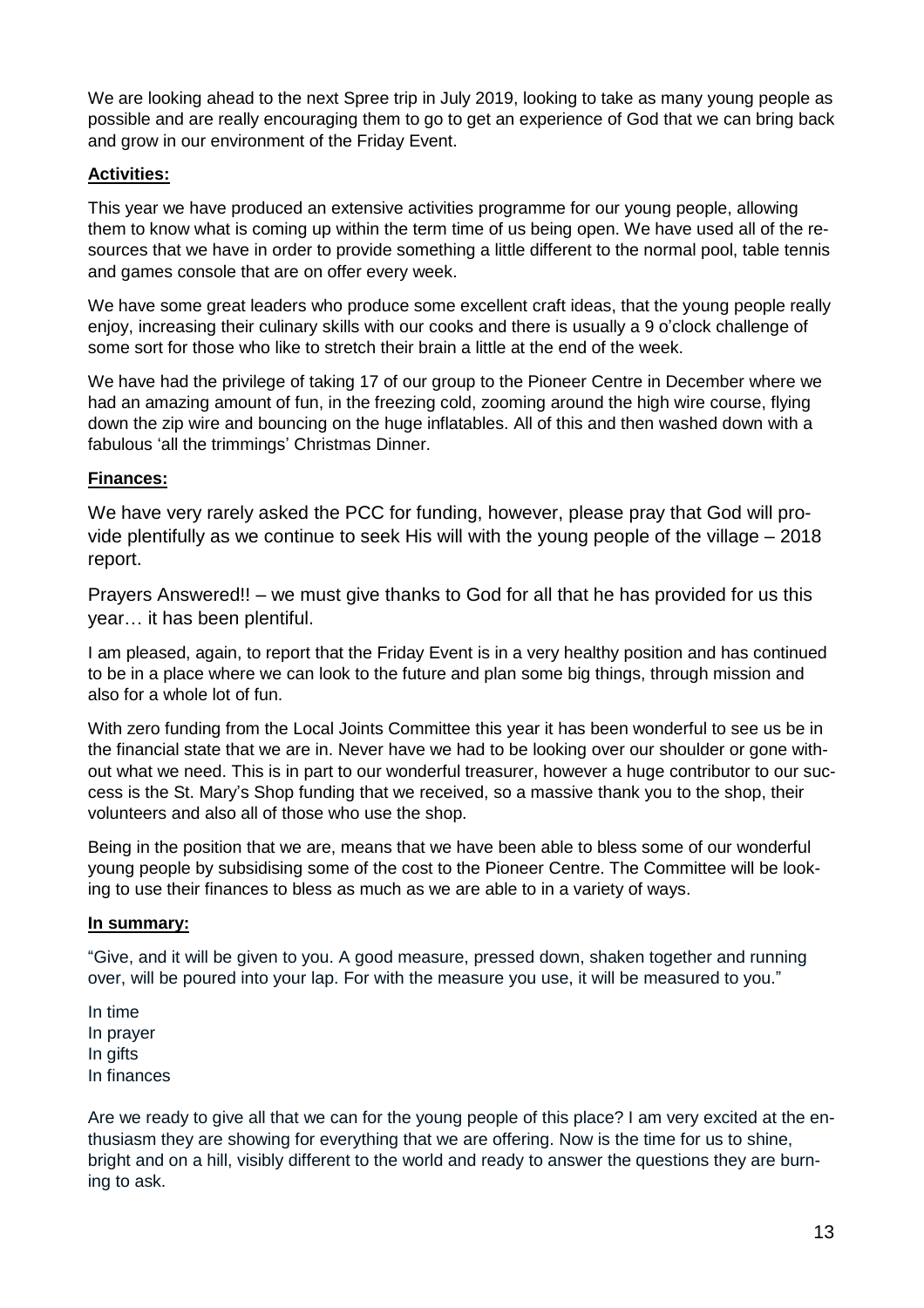Thank you to all on the committee, the volunteers, St. Mary's shop, PCC and the young people for all contributing to what is a huge asset to Highley Village.

#### **Chris Smith**

Friday Event Chair.

# **ST MARY'S CHILDREN'S WORK REPORT 2018**

This year has been challenging for the C&YP work in the church, but things are beginning to move in a very positive direction. By summer last year the people doing the C&YP work in the church were suffering from general demotivation and uncertainty about the way ahead.

In the last eight months in conjunction with the whole church emphasis on the use of the Holy Habits material we have begun to implement a plan for good discipleship of the young people and their leaders. The Holy Habits programme affords us the opportunity to plan well in advance, which in itself lends greater stability and predictability for the children. There have been a few changes to the way in which the children will be included in the services that they attend; first among these being that the children will be present at every 4th Sunday of the month, except in August and major Festivals. During these meetings, the children will begin to take a more active part in leading, delivering and participating in the services. All other Sundays will see them learning in their groups.

With grateful thanks to the PCC we have now a budget that will allow not only provision of material for such sessions, but will also enable the training and equipping of those who have renewed their commitment to leading and helping with the children on Sunday mornings. There are now eleven people helping which is fabulous (and we could still do with one more!), as it spreads the investment of time and effort more effectively.

Alongside Sundays, and what is happening with the Friday Event, there has also been a weekly, term-time discipleship group on a Monday afternoon, called Stir. This is for those in Year 6 and above. It has seen some very positive and enthusiastic engagement with matters of faith on the part of the young people.

Going forward with the material of Holy Habits, things are developing in a positive direction that hopefully will see God doing marvellous things with the children and young people as their faith in him grows and flourishes.

**Tom King**

# **Messy Church Report 2018**

As in 2017, Messy Church met 4 times this year in March, June, September and December. On each occasion the numbers of both children and adults were up considerably on the previous year. In both years the same month (March) had the largest attendance, the same month (June) had the smallest, and the other two months had very similar attendance. Strange! In 2018 the average attendance has been 46 children, 30 adults and 13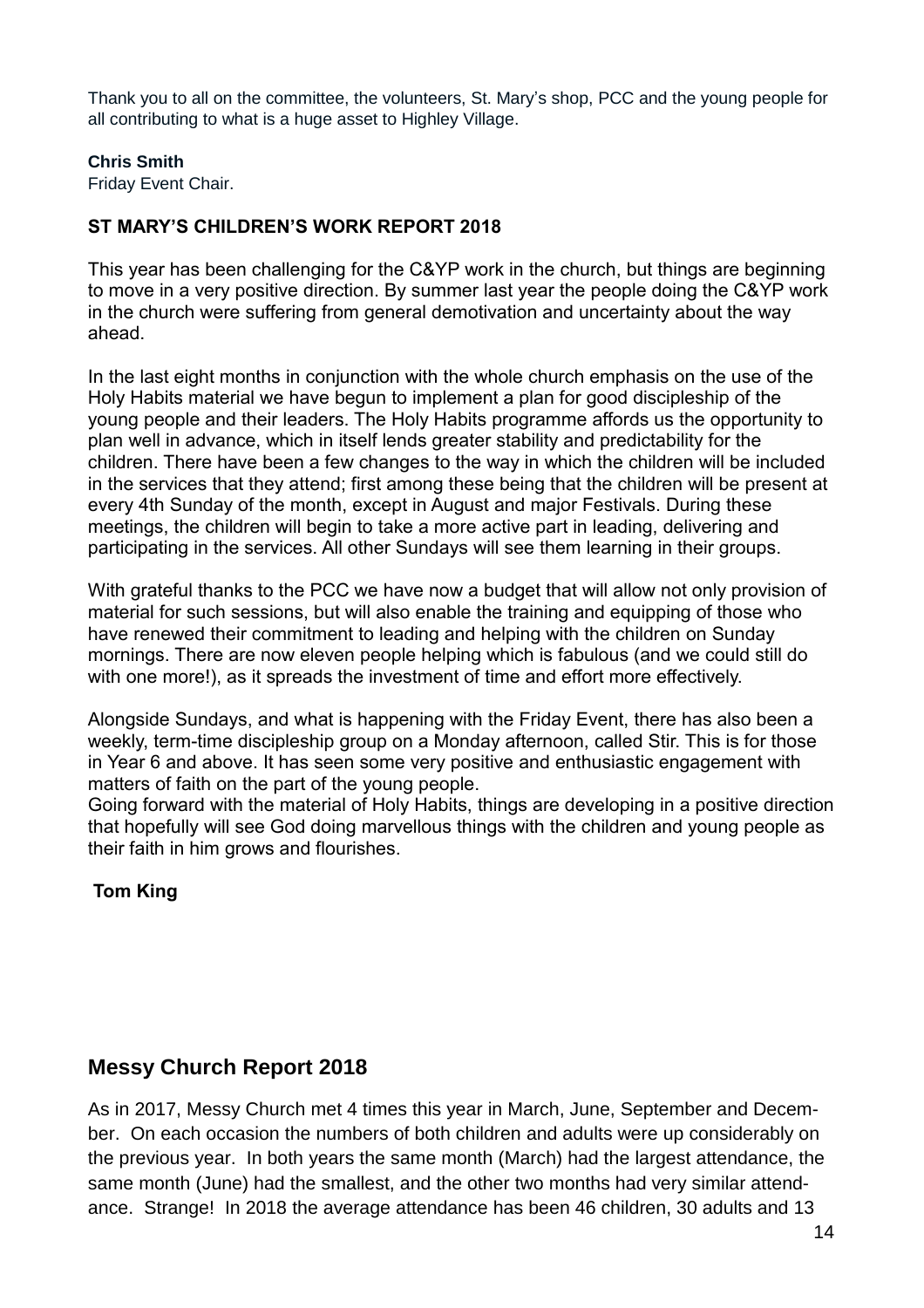helpers. In 2017 it was 32 children, 18 adults and 14 helpers. Families are definitely returning; new families are coming each time to see what this Messy Church is (16 in March, 2 in June, 5 in September, 4 in December) Perhaps grateful to have something to do on a Saturday morning, or for whatever reason; and a number have not returned. This is amazing, exciting, terrifying and humbling. God is working through Messy Church in Highley as in many other places here and abroad and we are going on this journey with him.

Our themes this year were: Easter; The Real Me; Harvest; saying 'thank-you' (based on Jesus' healing of the 10 Lepers) and Christmas; Angels and Messages. We had some good crafts such as; String Art Cross, a large Footprint Cross (hung in church thereafter), Garden Tomb Biscuits, Pipecleaner model of double helix DNA, 'God made me special' Badges, Fingerprint Fun, Soap Carving, Invisible Ink Prayers, Local Harvest Produce to touch/smell/ taste, Paper Angel, Morse-Code Messages, Silhouette Nativity and more.

Celebration times were varied and interactive. In June we showed an imaginative 'Highley' filmed version of Max Lucado's book 'I am special' with all parts acted by the older church children. It was brilliant.

And we again enjoyed some very tasty meals which gives a good opportunity to chat and get to know new folk.

In last year's report I asked for more men to come and help and Alastair Macnaughton responded. He's been a great asset, thank you, Alastair.

As I also said last year, preparing for each Messy Church takes a lot of time, energy and work. We have a great team of dedicated helpers. Many, many thanks to each and every person who has helped to bring Messy Church to life in 2018. There may be 12-14 helpers there on the day, which sounds a lot, but each one is needed and we could really do with more help: to cover for those who need a break or can't make it on the day; to do the washing-up; to chat with Mums (and Dads) as they sit with babies and toddlers in the under 3s area; to chat with children as they colour in; to help with a craft or activity; to serve food; to prepare food; to do what you can. Please come and see what happens, and join in. The activities are not just for children to do!

More information on all things Messy Church can be found on the website: [www.messychurch.org.uk.](http://www.messychurch.org.uk/) It's worth having a look.

# **Moira Harris**

# **ST MARY'S OPEN THE BOOK REPORT 2018**

Open the Book volunteers continue to visit Highley and Kinlet Primary Schools on a weekly basis where 273 children hear the Christian message. Children at both schools participate enthusiastically and listen attentively to the stories.

This academic year we are following Open the Book Year Two. This consists of six modules :

1. The First Christians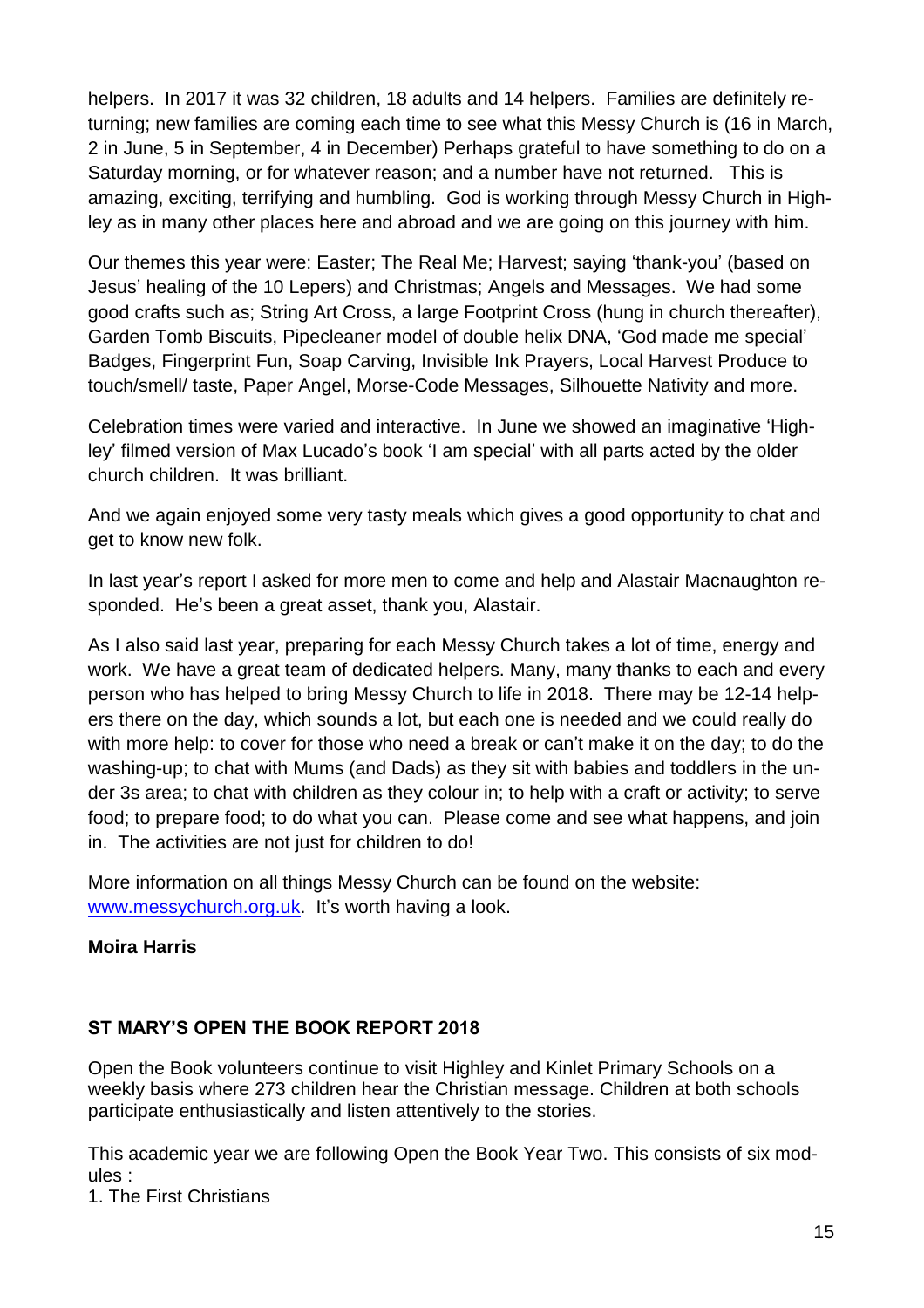- 2. Trusting God
- 3. More About Jesus
- 4. Men Who Dared To Do Right
- 5. Children Play Their Part
- 6. Adventures In The Old Testament

We also cover Christmas and Easter.

Liz Smith felt called to join the team this year.

The team have made use of the recently acquired Christian Values publication. We used the Christmas poem and then the presentation of Jesus at the temple story during St Mary ' s Service in Highley School Hall during February.

2019 sees the 20th Anniversary of Open The Book. The team will be attending a service in Gloucester Cathedral in May.

All teams are being encouraged to hold a fund raising event this year. Although teams going into school are unpaid there are obviously costs to cover such as: paid staff in the organisation, premises, printing and delivery of training. We hope to plan a fund raising event in either the summer or autumn term.

#### **Jill Mansell**

#### **ST MARY'S PASTORAL CARE REPORT 2018**

The Pastoral Care Team met eight times during the year to review needs and look at other areas where pastoral care might be given. Support for those who are isolated, particularly those who are ill or older, and unable to come to church has continued to be important. A number of people receive regular visits and Home Communion is available if requested.

During the year the Team have also undertaken some in house training, using a video course entitled "Reaching Out – A Practical Guide to Pastoral Care" produced by the Diocese of Oxford. It aims to help those involved in Pastoral Care to see how we are perceived through the eyes of those we meet. Sessions included bereavement visiting and mental health issues. We acknowledge the need to keep up to date with good practice.

Sometimes it is helpful to be able to leave a card or printed copy of a prayer when visiting. During the year various sources of suitable cards have been considered and a selection of suitable ones are now available in a pack on the vestry table for those who need them. Bev continues to take a card to those who have been bereaved on the first anniversary of their loss. This is often an opportunity for pastoral conversations. She also ensures that special birthdays are recognised.

Sadly dementia and other memory problems are becoming an ever pressing problem as the population ages. CoCo, an organisation Bernadine is already involved with, hold fortnightly meetings at Rhea Hall and at the invitation of the group Mike and Mary went along to a session in March. Highley Companions also support those with dementia and their carers, and from May began to hold regularly fortnightly meetings in the Parish Hall offering a time to chat, a light lunch and a variety of activities. Thelma often attends these meetings to help and some of our church family have been able to attend as participants.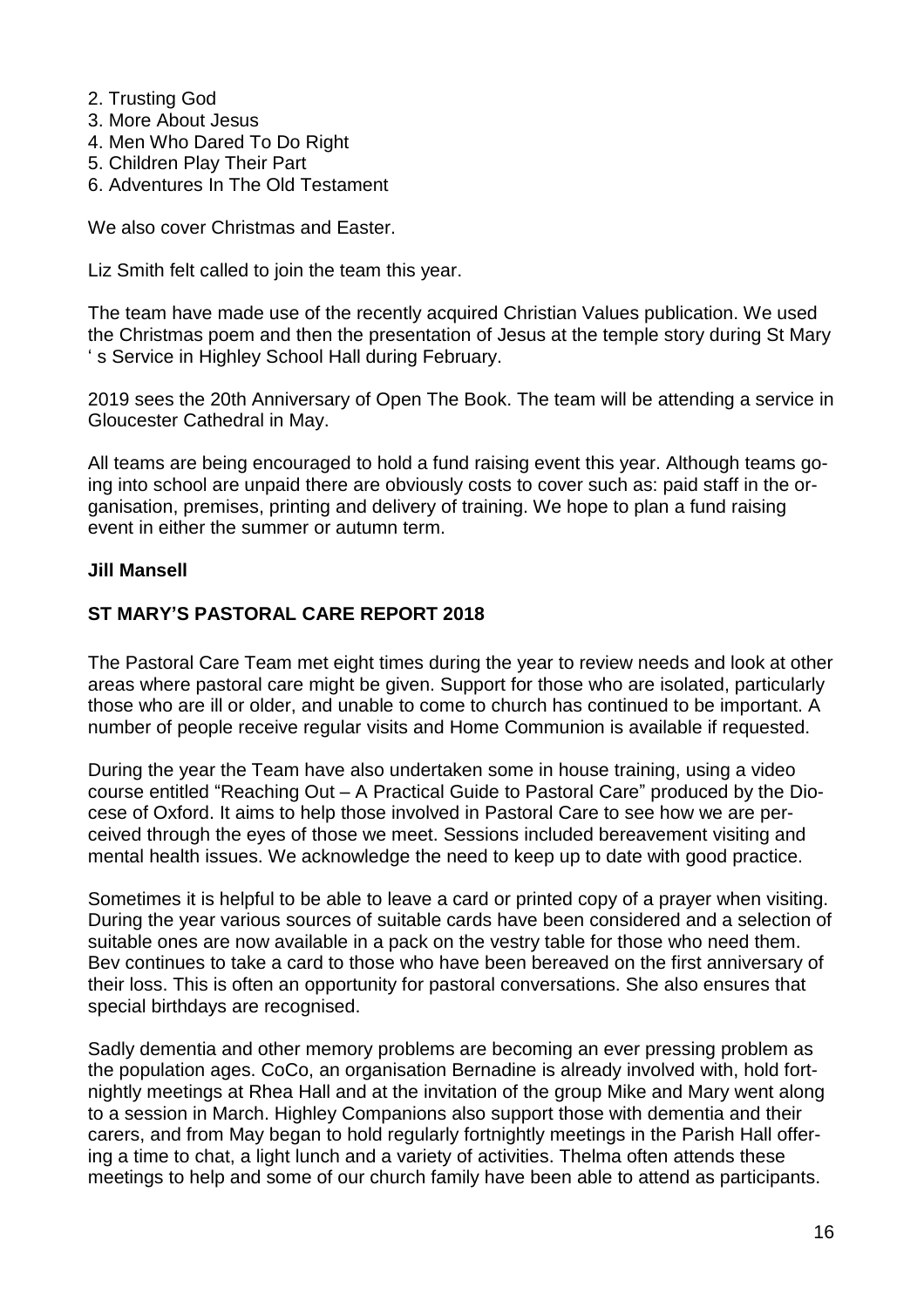Elaine Moore is interested in starting a group, meeting on alternate Thursdays, for those who are lonely, but she is looking for others to organise and run it. At the present we felt that as a church, we did not have the resources or volunteers to take this on at present.

A Memorial service was held again this year in November, to recognise and support those who had been bereaved during the past year. As previously, personal invitations were sent out to each family but a general invitation was also issued to anyone who had been bereaved. Everyone attending received a little booklet "In Loving Memory" together with a sprig of rosemary. The service was again well attended and seemed to be helpful.

As always there are many and varied needs within both the church family and the wider community and these cannot be met by the Pastoral Care Team alone. The daily acts of friendship and support given by all the church family to each other, friends, neighbours and others they meet continues to be the underpinning core of pastoral care in the community.

> "Truly I tell you, whatever you did for one of the least of these brothers and sisters of mine you did for me" (Matthew 25:40)

# **Mary Rayner**

# **ST MARY'S COFFEE MORNINGS REPORT 2018**

We are still so fortunate to be able to meet together in the home of a different Host/Hostess, each week on Tuesday mornings. It brings us together, not just with the regulars, but with local neighbours and friends, and occasionally with people who just 'pop in' because they saw the invitation board standing outside someone's home. We always aim to offer a 'right good welcome', and they often, they then, return as regulars to the family.

We are totally thankful to our bank of Hosts and Hostesses, but would like to encourage more Church members to think about having an occasional Coffee Morning, on a Tuesday, from 10.30 am - 12 MD, with very little effort involved, and great satisfaction derived, just tea/coffee and biscuits, (except on 'special' occasions ). There is lots of fun and companionship too. We would gratefully welcome any new additions to the list of venues.

The Optional Donations soon mount up, and now the total given to the Church Funds for various projects has reached £12,200, since it was started by Mary and Francis Biddlecombe, 24 years ago. For the last 4 years we have been supporting the challenge for St. Mary's Church Building Refurbishment Fund, so important to us all at present, as well as paying for occasional equipment replacement needs in the Parish Hall.

As many of our regulars are not getting any younger, our greatest need is for help with Transport. We are so grateful for the generosity of drivers especially, at present. Roy and Thelma ensuring that all our regular 'oldies' are ferried to and from each venue, and sometimes continue on to have lunch at a local 'eatery' afterwards, too.

If there is anyone with a car, who feels they could help in that area, please do have a word with me (Tel. 861723).

A really big 'THANK YOU' to all Hosts, Drivers, Helpers and Givers, who have contributed to this important Christian outreach to the whole village. We are hoping to reach out to new incomers to the area, too.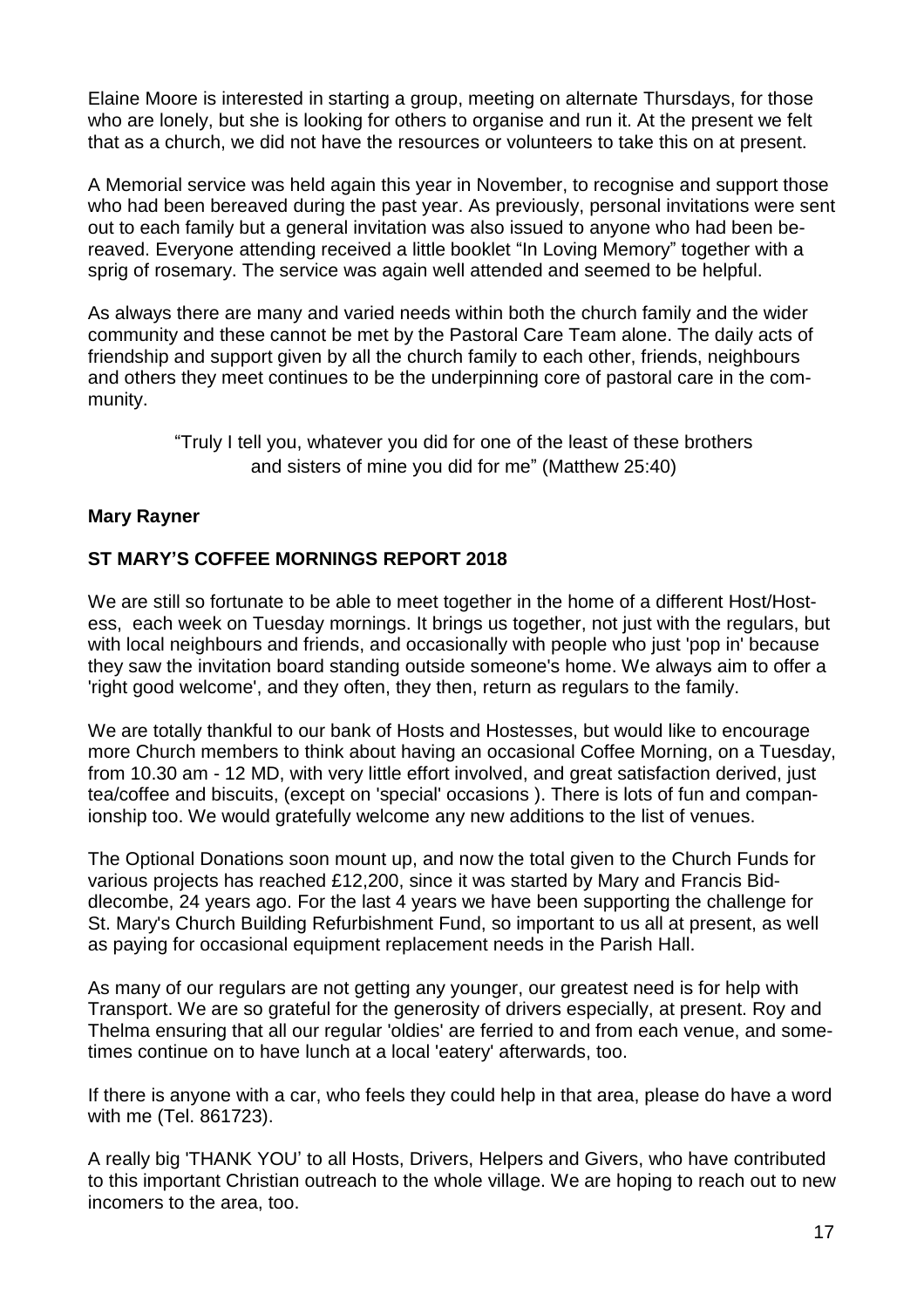Thank you all for your wonderful company, May God bless you all. **Yvonne Shaw**

#### **BRIDGNORTH DEANERY SYNOD REPORT 2018**

#### **Synod Meetings**

- March, Severn Centre, Highley The meeting began with new Rural Dean, Mark Daborn being commissioned by Bishop Richard who gave a short address. Then, Val Smith – one of the Parish Giving Advisers for the Diocese, was on her home turf, - with video input from colleague Richard Jones, - to describe the scheme to us. She described the mechanics of joining the scheme, how it worked in practice and the possible benefits it could bring in terms of increased income, easier budgeting and simpler administration.
- June, Tuck Hill Village Hall Sam Pratley, the diocesan secretary came to speak on the topic of Diocese and Deanery. He gave us some statistics about Hereford diocese and how these compared with national averages. He discussed the challenges and opportunities we faced and how the central diocesan team could help us particularly with projects and training and finished by describing some of the developments and highlights of recent months.
- September, Ditton Cleobury North Village Hall This synod took the form of a forum Celebration! Sharing the Good News around the Deanery. We looked at the Deanery MAP and then discussed it in groups. The groups later submitted suggestions for new projects and, where appropriate, requests for training.
- December, St Peter's Worfield We welcomed Speaker, Bishop Mike Bourke whose subject for our Advent Reflection was the 7 Great 'O's of Advent which he explained to us and led us in a service based around them and around the hymn, O come, O come, Emmanuel.

Changes in Synod – Steve Jones, having stepped into the breach, after the death of John Raybould, as Acting Treasurer, continued for the first half of the year when Martin Elcock took over, again as Acting Treasurer so the search for a permanent replacement continued.

Pastoral Developments. Highley welcomed two new curates, Tom King and David Poyner. In Bridgnorth, Reverend Clive Munday was priested in June and Jane Peeler was licensed in September to join the team as Reader. Intergenerational missioner, Kate King took up her post in January. Children and Families Co-ordinator Emma Lambert is currently on maternity leave (baby Zara has safely arrived) and Kate will stand in for her till her return. Permission was sought and granted to merge the parishes of Ditton Priors and Wheathill with Loughton. Ditton and Wheathill were to remain as parish churches while Loughton would become a Chapel of Ease.

Safeguarding – The deanery ran a series of well-attended Safeguarding Training Sessions over the second half of the year led by Mandy McPhee, Diocesan Safeguarding Officer. This is now mandatory for some parish officers and recommended for all so please make sure that training is up to date where appropriate.

Lent/Easter Project 2018. There was no official project this year but for 2019, we have been asked to support the Starfish clinic in Namusaala in Uganda.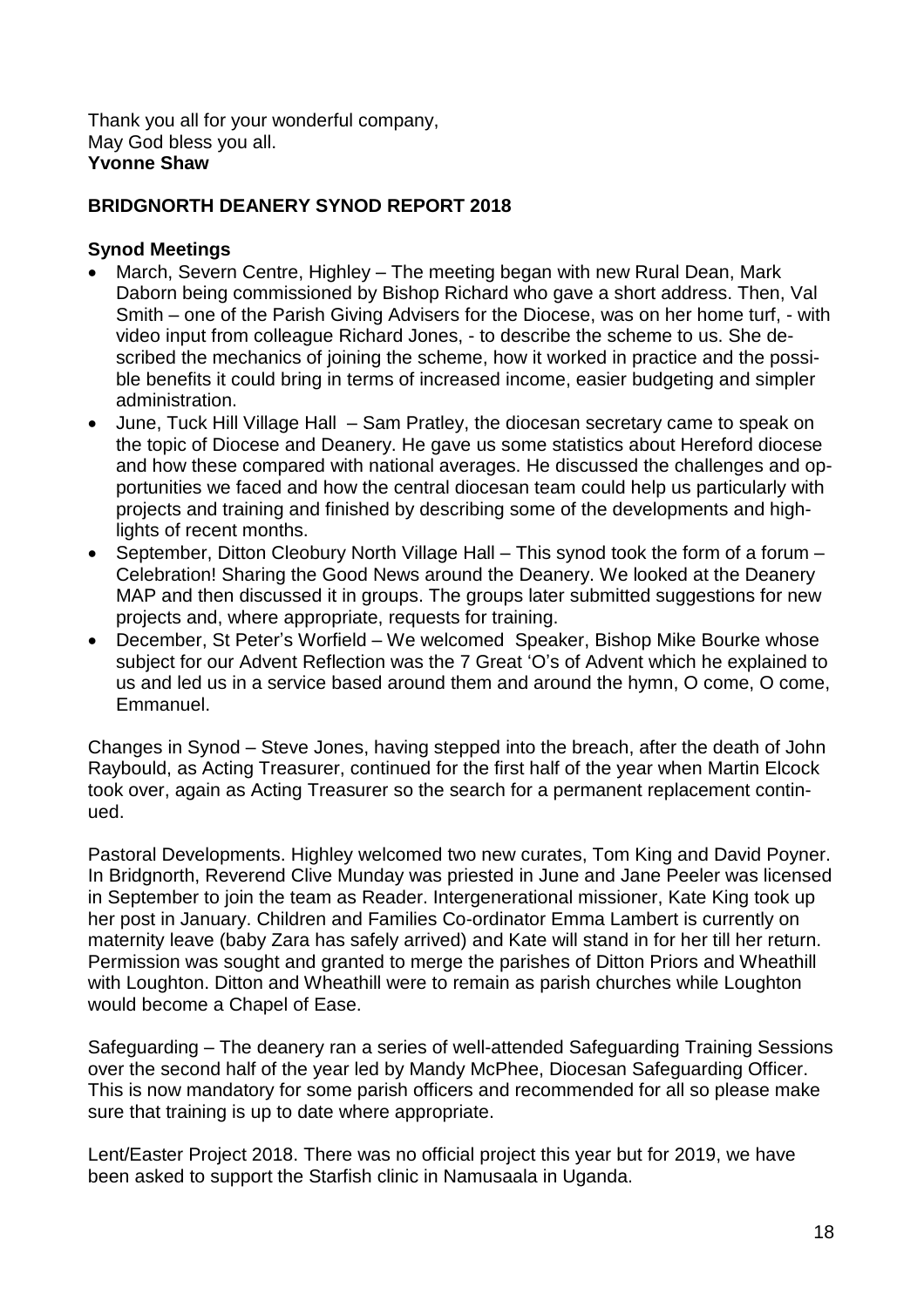Finances. – The Parish Offer system was in its second year of operation and all parishes were able to pay in full. Several parishes in the deanery adopted the Parish Giving system.

**Marjorie Brooks,** Secretary, Bridgnorth Deanery Synod

#### **ST MARY'S TREASURER'S REPORT 2018**

We are ever grateful for God's abundant blessing bestowed upon us both as a church and as individuals. These gifts of time, talents and treasure underpin all that we are able to do and thanks are due to all those who give of these freely.

During the year receipts from planned giving increased on 2017 by almost 9%. This appears to be directly due to those who chose to change to regular planned giving through the Parish Giving Scheme reviewing the amount of their gift. However, giving weekly on the plate at services declined to 90% of the previous year and, more significantly, giving through the envelope scheme halved. The net effect of these changes was that total planned giving fell by 3% (£1,400) on the previous year.

Whilst the uptake in donating through the Parish Giving Scheme has resulted in an increase in the level of giving, the other outcome is a significant increase in our income from Gift Aid in the current year. This is because the scheme allows for the gift aid on each donation to be received in the same month as the donation is made, and not reclaimed annually in the following year. In this calendar year £2,200 was received by this method and will therefore not be part of the annual claim in 2019. A further important feature of using the Parish Giving Scheme is that there is an option to automatically increase the amount gifted each year by the rate of inflation. This will effectively add £150 to our stewardship income in 2019, which in real terms will pay for one month's insurance of the church. Thank you to all those who have agreed to make this automatic increase.

This year amounts collected on behalf and due to third parties (Agency Payments) have been excluded from the General Funds available for day to day expenditure. Some £4,700 was collected on behalf of the Diocese in respect of fees for funerals and weddings and this accounts for the decrease in fee income reported between 2018 and previous years. This income varies from year to year as the numbers of funerals and weddings cannot be anticipated.

St Mary's Charity Shop continues to generate income at a similar level to previous years and the surplus, after operating costs have been covered, is shared between local charities and organisations (25%) and the remainder has been held this year as designated funds for the major church restoration project.

Income from Parish Hall lettings has increased with several groups now hiring the hall on a regular basis and income from advertising and sales of the parish magazine continue to exceed the cost of production. A small increase in advertising fees was made this year and a small increase in the subscription is planned for next year to ensure that this valuable means of communication and outreach continues to cover its costs.

We felt able to increase our Parish Offer to the Diocese to £40,896 (£33,000 in 2017) for the year and have met the quarterly payments in full. This year the PCC decided to give financial help totalling £1,800 to be shared between three chosen Christian charitable causes abroad. £1,200 was paid in the year with the third charity receiving the donation in January 2019. It is hoped to continue this level of support to charitable causes in 2019.